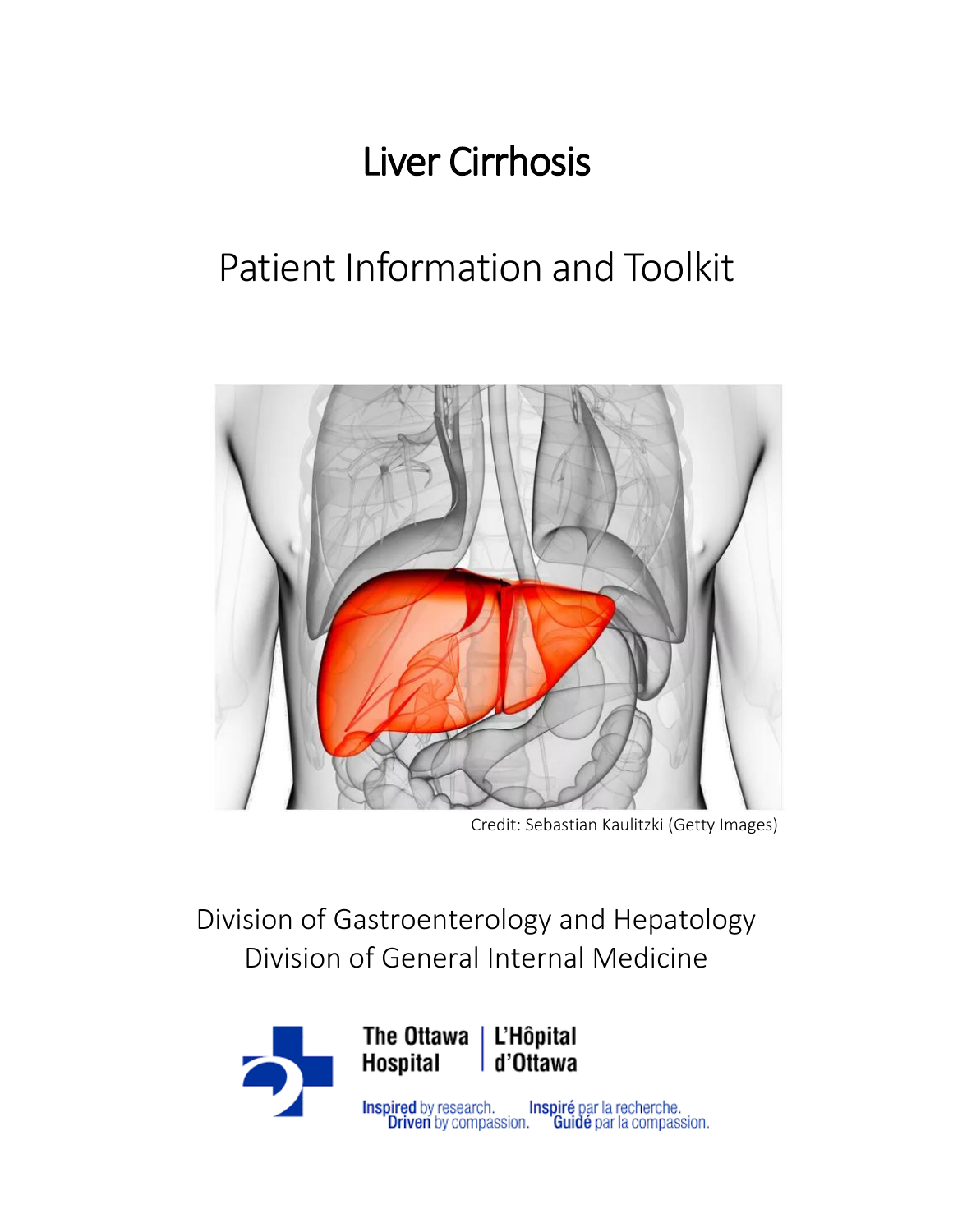# Table of Contents

| What are common causes of cirrhosis in Canada?5 |  |
|-------------------------------------------------|--|
|                                                 |  |
|                                                 |  |
|                                                 |  |
|                                                 |  |
|                                                 |  |
|                                                 |  |
|                                                 |  |
|                                                 |  |
|                                                 |  |
|                                                 |  |
|                                                 |  |
|                                                 |  |
|                                                 |  |
|                                                 |  |
|                                                 |  |
|                                                 |  |
|                                                 |  |
|                                                 |  |
|                                                 |  |
|                                                 |  |
|                                                 |  |
|                                                 |  |
|                                                 |  |
|                                                 |  |



Canadian Liver Foundation Fondation canadienne du foie Bringing liver research to life Donner vie à la recherche sur le foie

Contents adapted with permission from the Canadian Liver Foundation

# Disclaimer

This document is for information purposes only. It is not intended to replace the care of your doctor(s) or other medical professionals. Speak with your care provider if you have any questions or concerns about your health and treatment options.

## Authors

Dominique Yelle, MD Michele Dearden, MD Erin Kelly, MD Krista Wooller, MD

Last Revision February 2019

*This toolkit was inspired in part by the work of Michael Volk, MD, University of Michigan Health System.* 

2 the Canadian Liver Foundation Patient Education Materials provided in collaboration with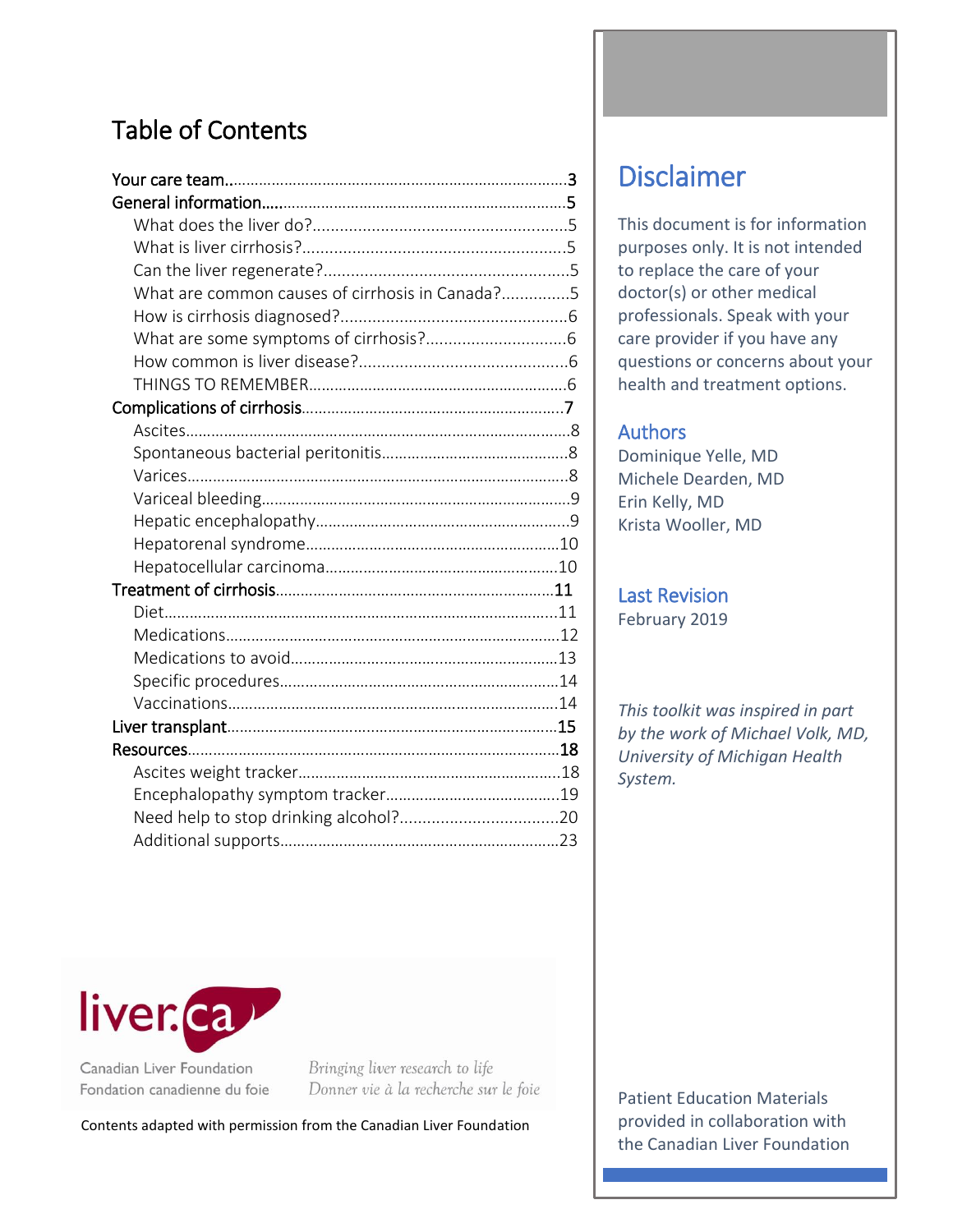# Your Care Team

As your healthcare team, we take great pride in doing our best to make sure you stay in the best possible health. But, we cannot do this alone!

You can help us make a big difference in your own health by eating right, taking your medications properly, and seeing your liver specialist regularly. In other words, you can **take control of your own disease management**.

We hope that this toolkit will give you the information and tools you need to make decisions about your health, avoid trips to the emergency room, avoid hospital stays, and improve your quality of life.

#### **My liver team**

| <b>Name</b>                     | <b>Address</b> | Telephone # |
|---------------------------------|----------------|-------------|
| Hepatologist (liver specialist) |                |             |
|                                 |                |             |
|                                 |                |             |
|                                 |                |             |
| Liver nurse                     |                |             |
|                                 |                |             |
|                                 |                |             |
|                                 |                |             |

#### **To make an appointment, call**:

Name: \_\_\_\_\_\_\_\_\_\_\_\_\_\_\_\_\_\_\_\_\_\_\_\_\_\_\_\_ Telephone: \_\_\_\_\_\_\_\_\_\_\_\_\_\_\_\_\_\_\_\_\_\_\_\_\_\_\_\_



**At any time if you feel very unwell, you should go to your nearest emergency department**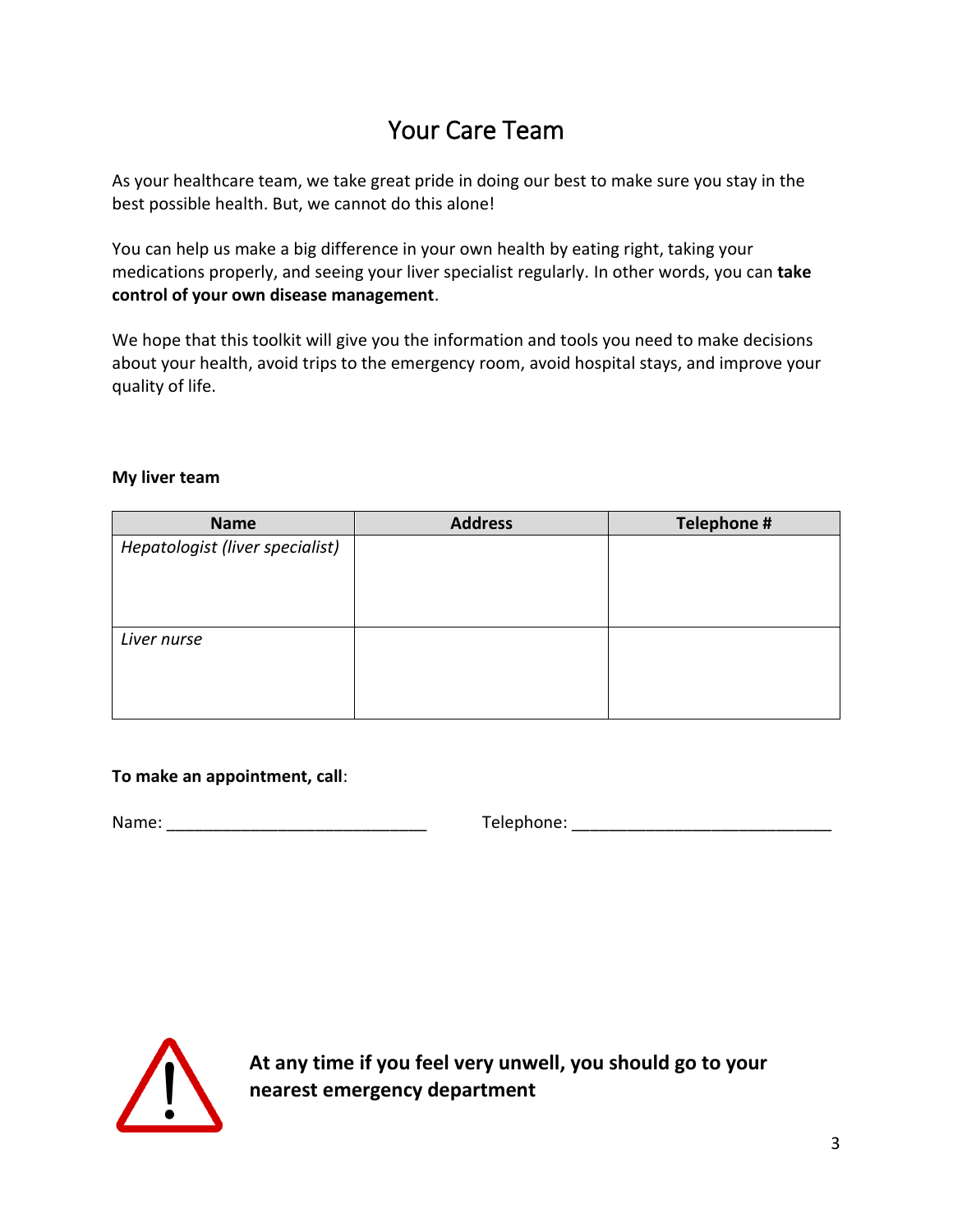# **My family doctor**

| <b>Name</b> | <b>Address</b> | Telephone # |
|-------------|----------------|-------------|
|             |                |             |
|             |                |             |
|             |                |             |
|             |                |             |

# **My other specialists**

| <b>Name &amp; Specialty</b> | <b>Address</b> | Telephone # |
|-----------------------------|----------------|-------------|
|                             |                |             |
|                             |                |             |
|                             |                |             |
| (E.g. cardiologist)         |                |             |
|                             |                |             |
|                             |                |             |
|                             |                |             |
|                             |                |             |
|                             |                |             |
|                             |                |             |
|                             |                |             |
|                             |                |             |
|                             |                |             |
|                             |                |             |
|                             |                |             |
|                             |                |             |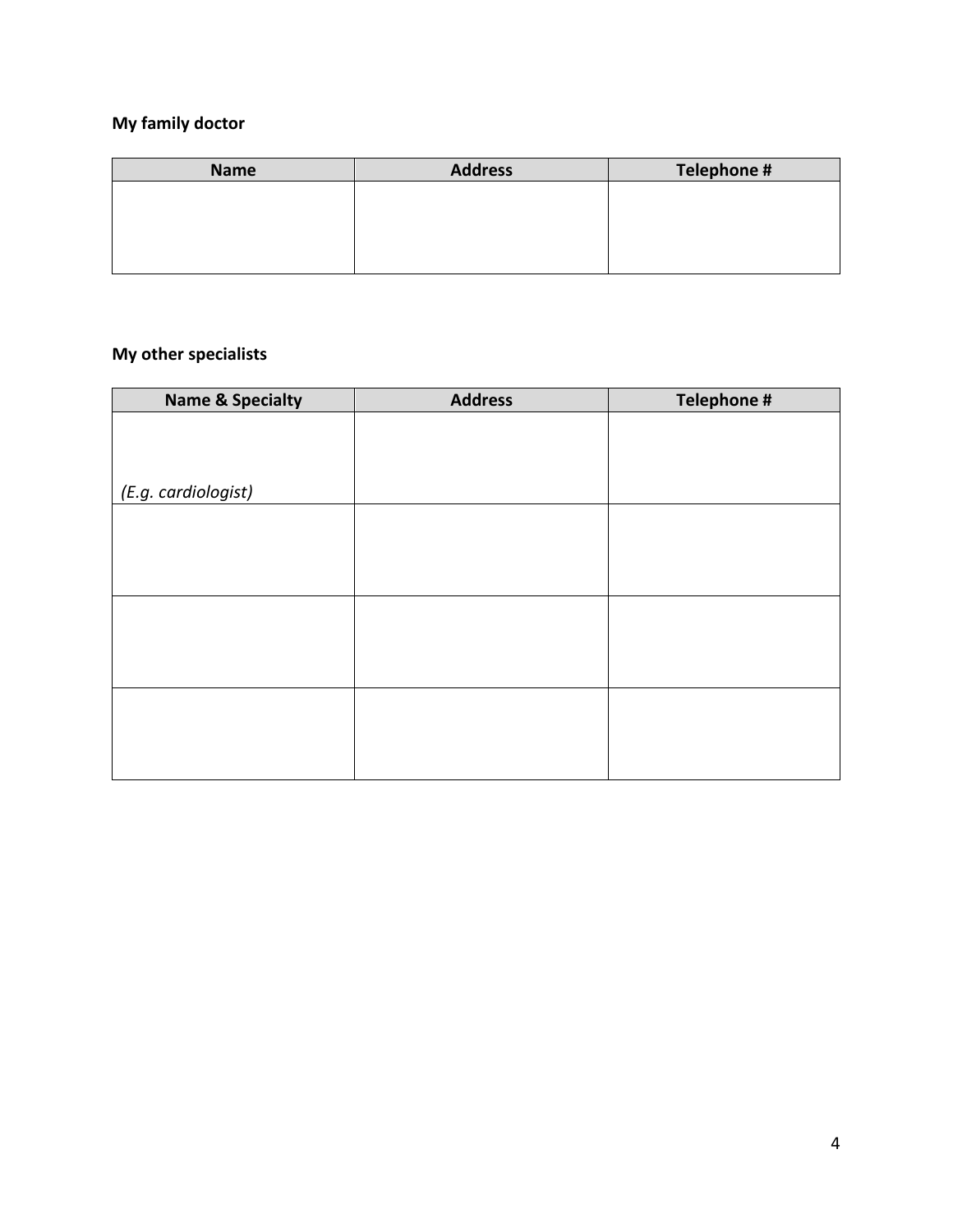

# General Information

# What is the liver and what does it do?

- Largest organ in the body, located in the top right corner of the belly (below the lungs, under the ribcage)
- An essential organ that your body cannot live without
- Filters the blood and removes toxins
- Processes a lot of medications
- Helps the body digest and store nutrients, vitamins and minerals
- Helps with blood clotting

## What is liver cirrhosis?

- Advanced damage to the liver which is often irreversible
	- $\circ$  With repeated injuries, healthy liver tissue is replaced by scar tissue causing the liver to shrink and become hard
- Can cause different complications that affect the body in many ways (read more in "Complications of Cirrhosis")
	- o Not everyone develops these complications
- In some cases, it can progress to complete liver failure and death

# Can the liver regenerate?

- Yes, the liver is a unique organ, the only one that has the ability to regenerate (make its own new healthy tissue) but only under certain circumstances
	- $\circ$  It can regenerate after a small injury such as surgical removal of a part of the liver, or exposure to toxins that harm the liver
	- o If there is repeated injury to the liver like ongoing use of alcohol, inflammation or infection from various diseases, or too much scar tissue in the liver; it will lose the ability to heal

### What are some common causes of cirrhosis in Canada?

- Chronic viral infections (e.g. hepatitis B and C)
- Fatty liver
- Toxins (e.g. alcohol)
- Heart failure or blood vessel disorders
- Other rarer disorders
	- o Immune system disorders (autoimmune hepatitis)
	- $\circ$  Bile duct disorders such as primary biliary cholangitis (PBC), or primary sclerosing cholangitis (PSC)
	- o Genetic disorders such as hemochromatosis or Wilson's disease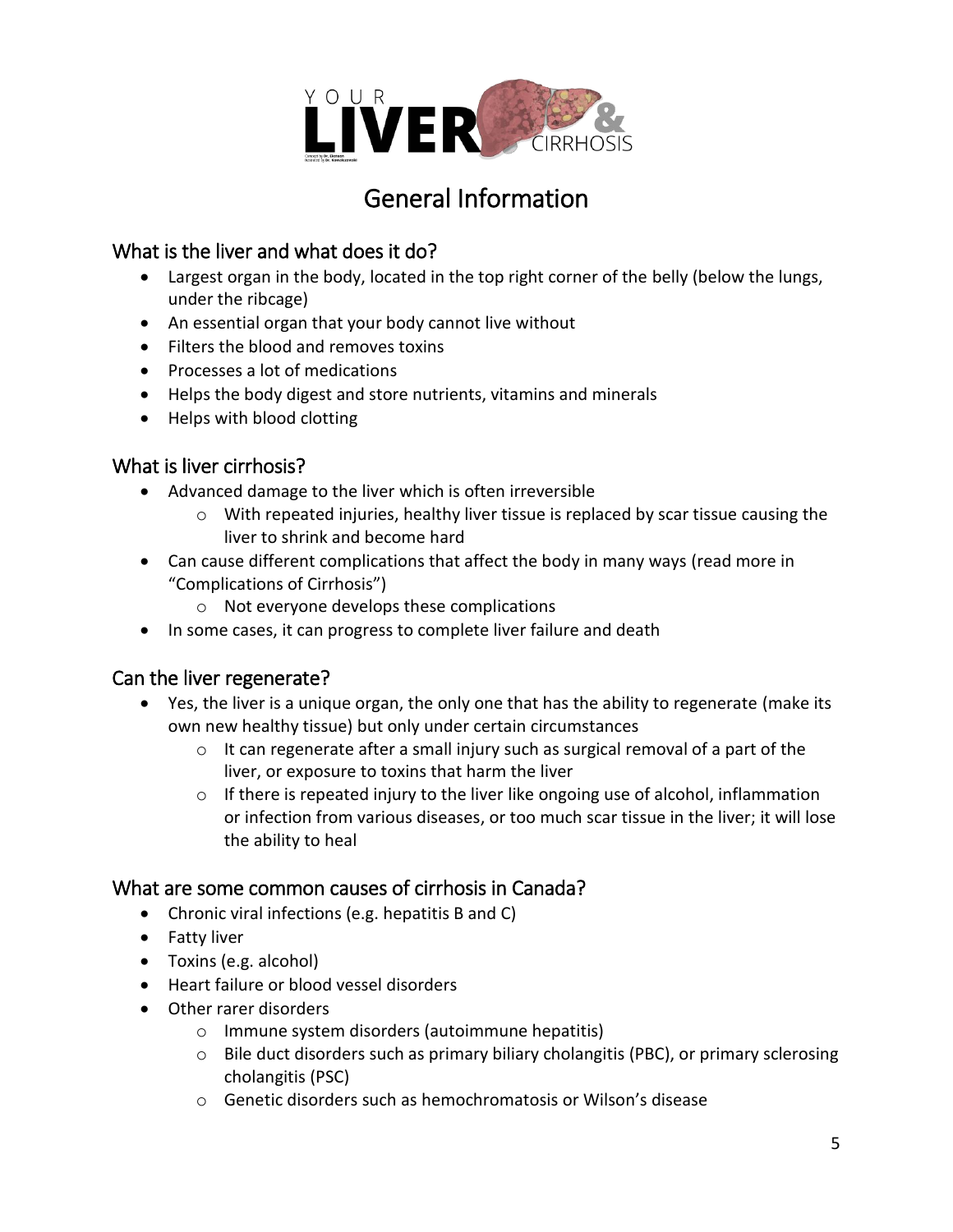## How is cirrhosis diagnosed?

- Symptoms or physical exam findings of liver disease on examination by your doctor
- Abnormal blood tests that show the liver is not working well
- Imaging of the liver (ultrasound, FibroScan, Computed Tomography or CT scan, Magnetic Resonance Imaging or MRI) showing liver scarring
- Liver biopsy

# What are some symptoms of cirrhosis?

*There can be little to no symptoms in the early stages of cirrhosis; over time, as the liver becomes more scarred, you can experience:*

- Loss of appetite, nausea and vomiting, weight loss
- Weakness and muscle loss
- Yellow discoloration of the skin or whites of the eyes (**jaundice**)
- Itching all over
- Bleeding or bruising easily
- Fluid buildup in the lower legs (edema) and belly (ascites)
- Confusion or other changes in alertness, potentially leading to coma

### How common is liver disease?

- Up to 1 in 4 Canadians of all ages are currently affected by a form of liver disease
- Each year, thousands of Canadians die from liver disease
- There are over 100 different types of known liver diseases

# **THINGS TO REMEMBER if you have cirrhosis**

- 1. Do not drink any alcohol
- 2. Eat a low salt diet (less than 2000 mg of sodium per day)
- 3. Go to the emergency room if you have black stools, throw up blood, or if you or someone else find you very confused
- 4. See your liver specialist regularly to review if you have complications of cirrhosis
- 5. Be careful with pain medications and talk to your prescribing doctors
	- a. Low doses of acetaminophen (Tylenol<sup>©</sup>) maximum 2000 mg per day, may be safer than anti-inflammatories like acetylsalicylic acid (ASA or Aspirin $^{\circ}$ ), ibuprofen (Advil©/Motrin©), or naproxen (Aleve©)
	- b. Check ingredients of cough/cold medications and other pain relievers to see if they contain acetaminophen or ibuprofen. If you need help, ask the pharmacist.
	- c. Try to avoid narcotics (morphine, hydromorphone (Dilaudid<sup>©</sup>), codeine, etc.)

Ï

6. If you need a surgical procedure, talk to your liver specialist first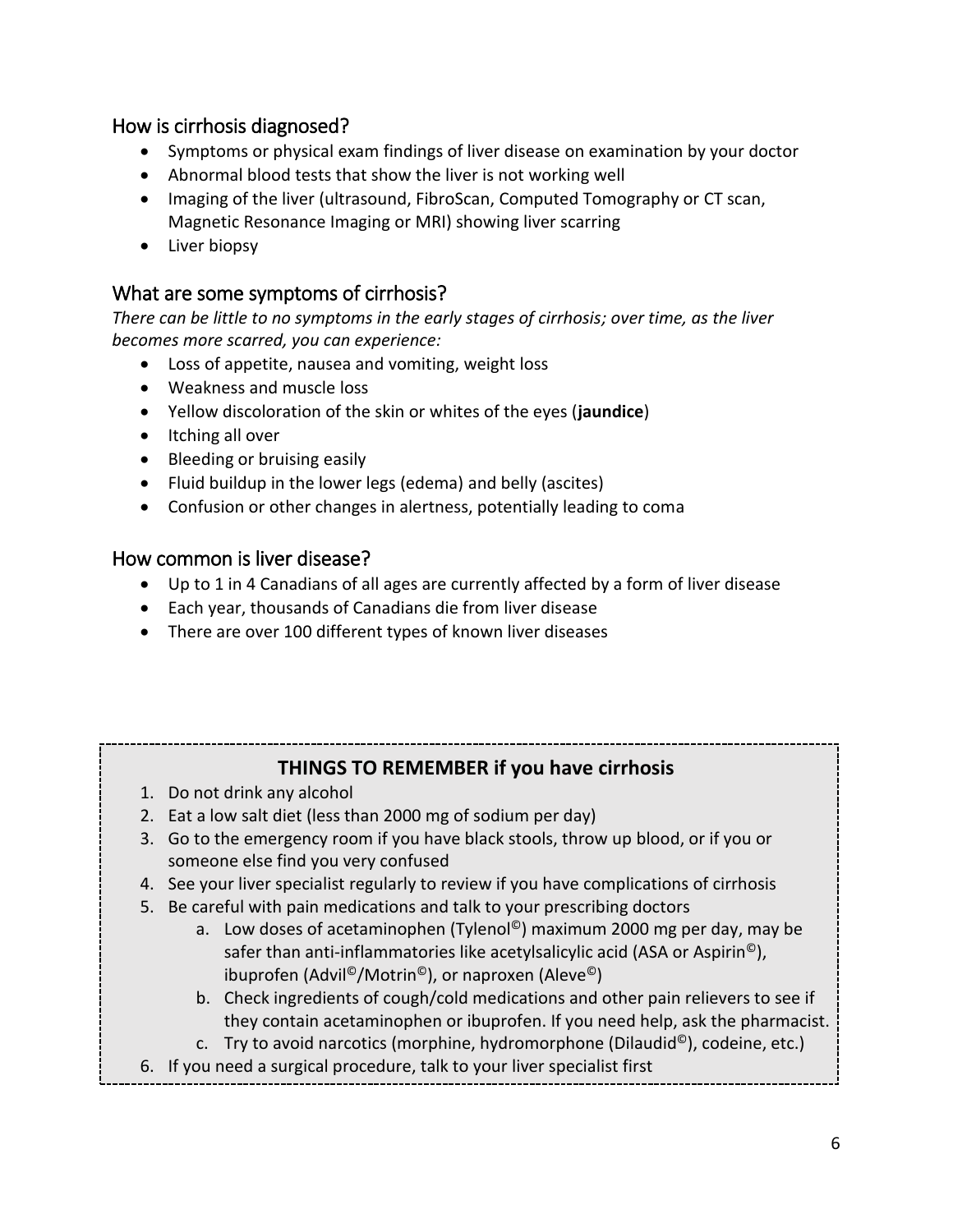# Complications of Cirrhosis

As the scarring of your liver gets worse, you can develop any of the complications described below. It is important to note that not everyone will develop all complications of cirrhosis, or in the same order. It is difficult to predict what will happen.

The best way to prevent complications is to avoid alcohol and treat the cause of your cirrhosis.

This image shows an example of how the complications of cirrhosis can progress. See the description of each complication in the next pages to find out more.



\*Rec VH: recurrent variceal hemorrhage (variceal bleeding)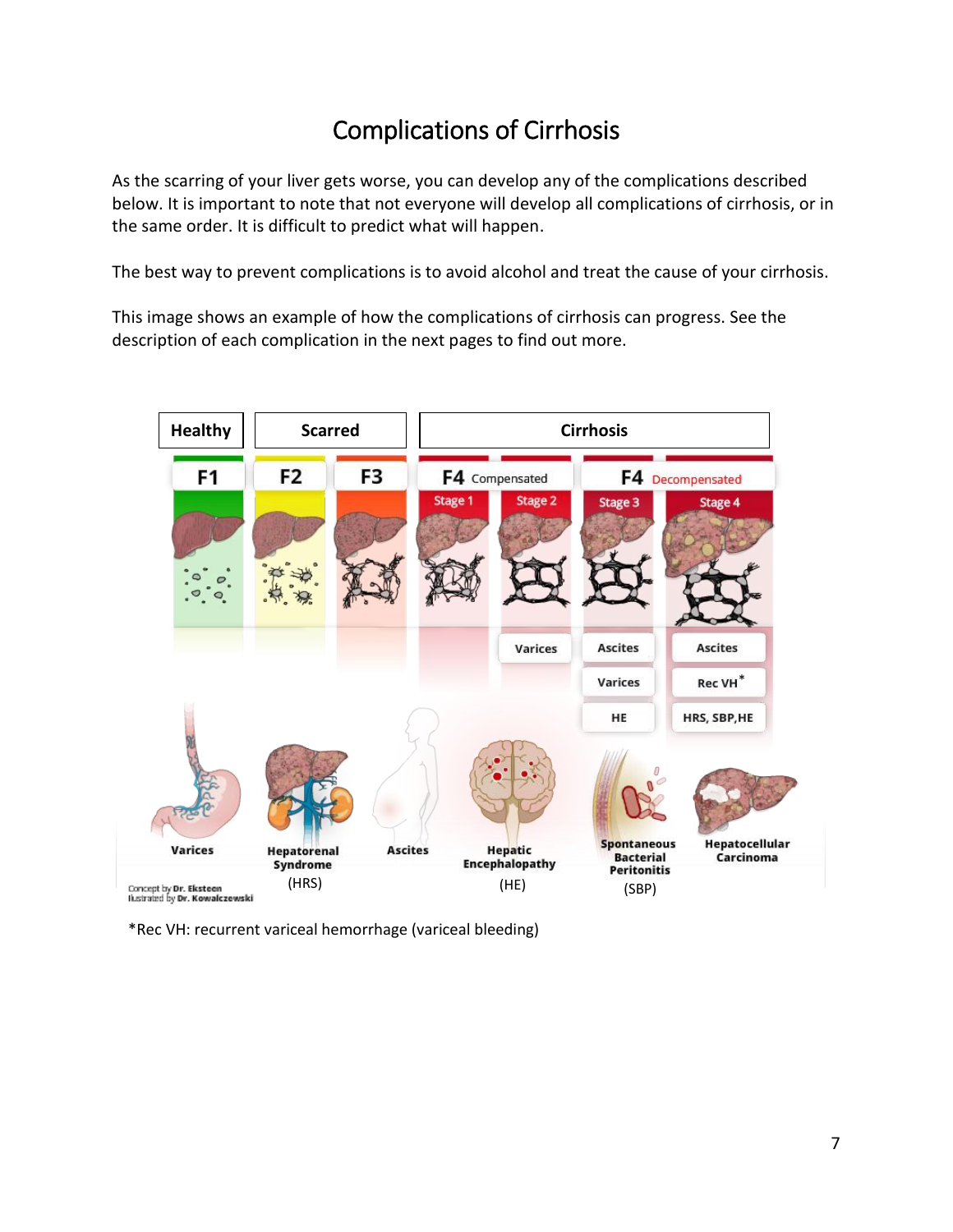### Ascites\_(a-sigh-tees)

A normal liver is able to filter a large amount of blood. A liver with cirrhosis is stiffer and has trouble filtering blood properly, which builds up pressure. The extra pressure causes fluid to build up inside your belly, in the space around your liver, stomach, intestine and other organs. This fluid in the belly is called **ascites**. It can cause your belly to stretch out like a balloon filled with water, and cause your legs to get swollen too.

Large amounts of fluid can be painful and cause you to have low appetite, nausea or constipation. It can also make your breathing more difficult, especially when you lie down. Ascites can be controlled by keeping a low salt diet and by using medications prescribed by your doctor to pee out extra water. These are called diuretics, or water pills, like Spironolactone and Lasix<sup>©</sup>(furosemide). If the ascites is severe, a small needle can be used to drain the fluid out from the belly (paracentesis, or tap).

# Spontaneous bacterial peritonitis\_(perry-toe-ny-tus)\_

Bacteria are part of the normal digestive tract. Cirrhosis can cause bacteria to leak out of the intestines and infect the fluid in your belly (ascites). This is called spontaneous bacterial peritonitis, or SBP for short. SBP can be silent (no symptoms) or may cause you to develop a fever, nausea, vomiting, decreased appetite, belly pain, and/or confusion. It can be life threatening if not treated.

**If you suspect you have this infection, seek medical attention right away.** Your doctor(s) can confirm if there is an infection by using a small needle to take a sample of the fluid in your belly (diagnostic paracentesis). SBP can be treated with antibiotics. If you have had this infection, you will be asked to take antibiotics as long as you have fluid in your belly (ascites) to prevent infection from coming back.

# Varices (vah-ree-seas)

The same pressure buildup that causes ascites can also lead to stretching out of blood vessels in other places, like the lining of your esophagus (the tube that connects the mouth to the stomach) and/or stomach.

The stretched blood vessels (varices) do not cause any pain, or problems with swallowing or digestion. They can threaten your life if they start to bleed (see below). The only way to find out if you have varices is to look with a camera scope (see "endoscopy"). It is important to take regular looks because varices can develop over time, even if you did not previously have them.

**If you have varices, tell your doctor if you are planning to fly anywhere.**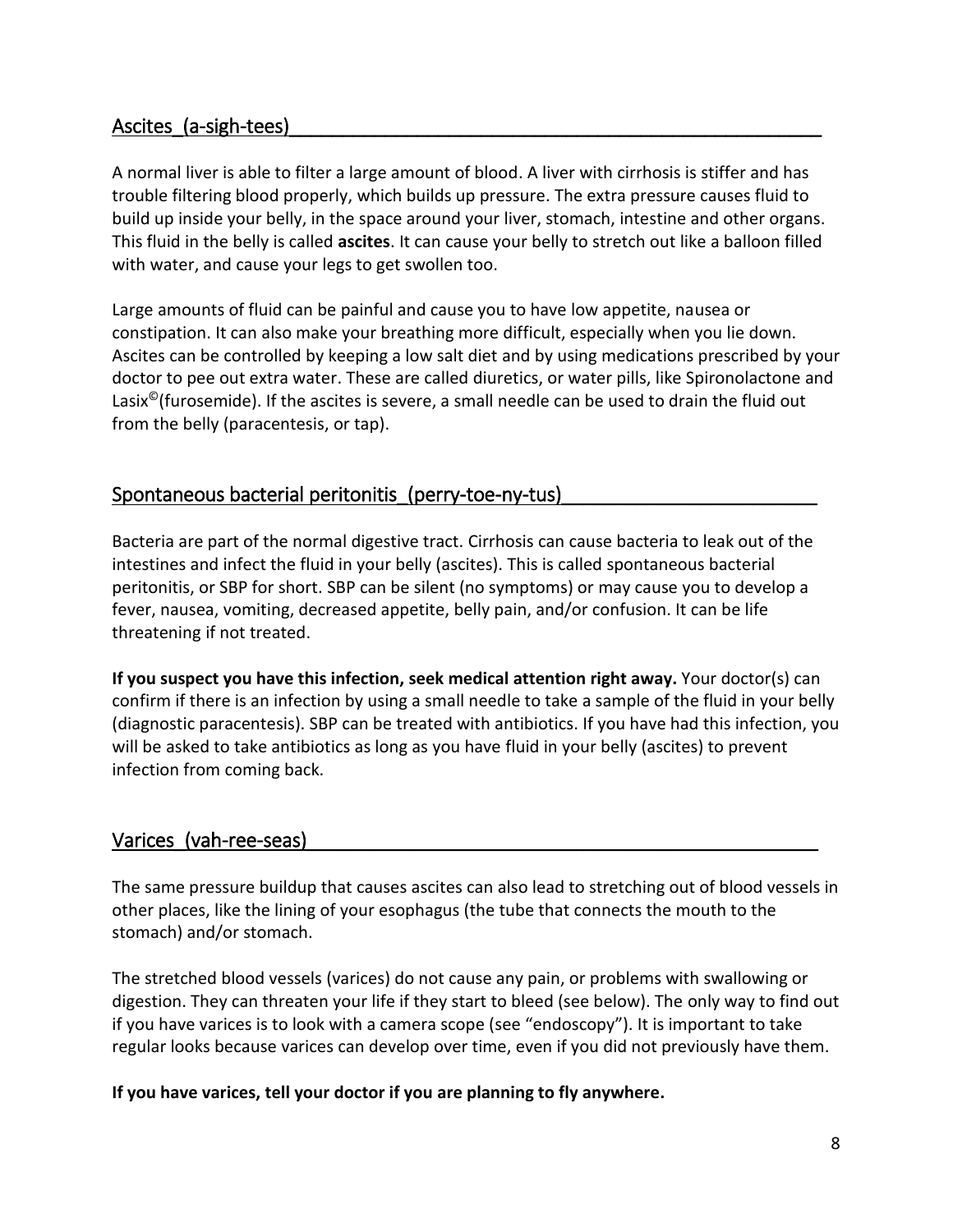# Variceal (vah-ree-sea-all) bleeding

When too much pressure builds up in varices, they can burst and cause you to lose a lot of blood very quickly – this is life threatening if not treated immediately. If this happens, you might vomit large amounts of blood, have dark mushy poops (like tar) called **melena**, feel weak and dizzy, or any combination of those things. When the gut breaks down blood in people with cirrhosis, it can cause confusion. New or worsening confusion can be a sign of slow bleeding and should be investigated by your doctor.

If you vomit blood, or have black and tarry stool, **go to the emergency room right away**. These are signs that varices may have begun to bleed and can cause death if not treated immediately.

Bleeding of varices can be prevented in a few ways. It is important to regularly look for varices with **endoscopy**, and tie them off with **banding**, or **variceal ligation** (refer to page 14) to make them disappear. If the varices are small, taking a medication (beta blocker, e.g. nadolol) helps decrease the pressure in the varices and can help prevent bleeding. There is also a special procedure called **TIPS** (refer to page 14) that can help get rid of varices.

## Hepatic (heh-pah-tik) encephalopathy (en-sef-ah-lop-ah-thee)

The liver is responsible for getting rid of toxins in the body, such as ammonia. When the liver is working poorly, these toxins can build up in the blood stream and affect the brain causing confusion. The degree of confusion varies and it can present itself in different ways. It is important to recognize the symptoms of confusion to treat it before it becomes severe as it can lead to coma and death.

Symptoms of hepatic encephalopathy include:

- Difficulty thinking clearly ("fogginess")
- Forgetfulness
- Personality or mood changes
- Bizarre behaviour
- Shortened attention span
- Drowsiness during the day
- Trouble sleeping at night
- Slurred speech
- Poor judgment
- Anxiety
- Slow reaction time
- Worsening of fine motor movements, e.g. handwriting

People with cirrhosis and hepatic encephalopathy can have a hard time doing their usual day to day tasks (working, driving, sleeping). It is helpful for your family members to know and recognize these symptoms if you develop them. They may need to help look after you if you are becoming more confused. You may need help with more complex things like paying bills, etc.

#### **You MUST NOT DRIVE if you have any symptoms of hepatic encephalopathy**.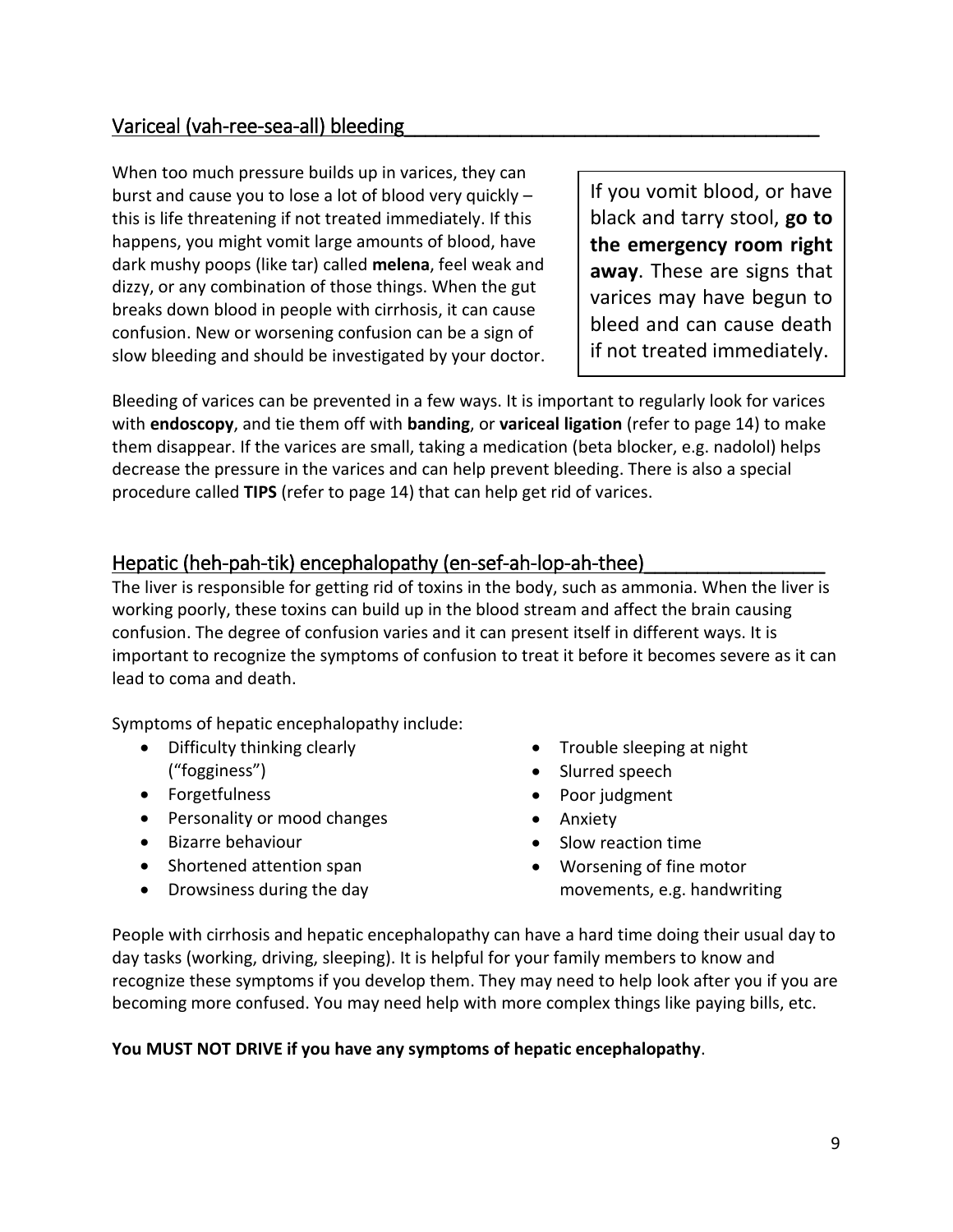If you or any of your friends and family **think you have symptoms of hepatic encephalopathy, you should see a health care provider right away**. If left untreated, the confusion can worsen, you can become very drowsy and unable to eat or drink, or become unconscious (coma).

Recognize the things that can make hepatic encephalopathy worse:

- Drinking alcohol
- Medications avoid *sleeping pills* or other sedatives, like *benzodiazepines* (e.g. Ativan)
- Having an infection anywhere in the body
- Constipation you should aim to have 2-3 bowel movements every day
- Being dehydrated
- Bleeding inside your digestive tract this is why regular exams for **varices** are important
- Problems with other organs in your body
- Surgeries

Read more in the next section to see how hepatic encephalopathy can be treated.

# Hepatorenal\_(heh-pah-toh-ree-nal) syndrome\_

"Hepato" means liver, and "renal" means kidney. Hepatorenal syndrome (HRS) is what happens when the balance between the liver and kidneys gets out of sorts – the kidneys do not receive enough blood to filter from the liver, and they begin to shut down. If this is not caught early, it can result in complete kidney failure and/or death. HRS can be triggered by many things, but the most common are infections and being dehydrated.

There can be very few symptoms of HRS. You should watch for a sudden decrease in the amount of pee you make each day, nausea, drowsiness and confusion. If you have these symptoms or are worried, you should seek medical attention right away.

### Hepatocellular (heh-pah-toh-sell-u-lar) carcinoma (car-see-no-mah)

Hepatocellular carcinoma (HCC) is a type of liver cancer. It can happen when sick liver cells start to multiply abnormally. The risk is about 1 in 100 per year. Because anyone with cirrhosis is at risk of HCC at any point in their disease, it is important to get screened regularly. There may be no signs of this cancer until it grows very large and causes pain. Your liver specialist will talk to you about screening which involves taking images of your liver every 6 months to look for early signs of cancer.

### **HCC screening**

You should have imaging of your liver every 6 months to look for early signs of HCC. Typically, this is done with an ultrasound, but there may be reasons your doctor chooses CT or MRI. Remember, it is easier to cure a small cancer – regular screening is very important.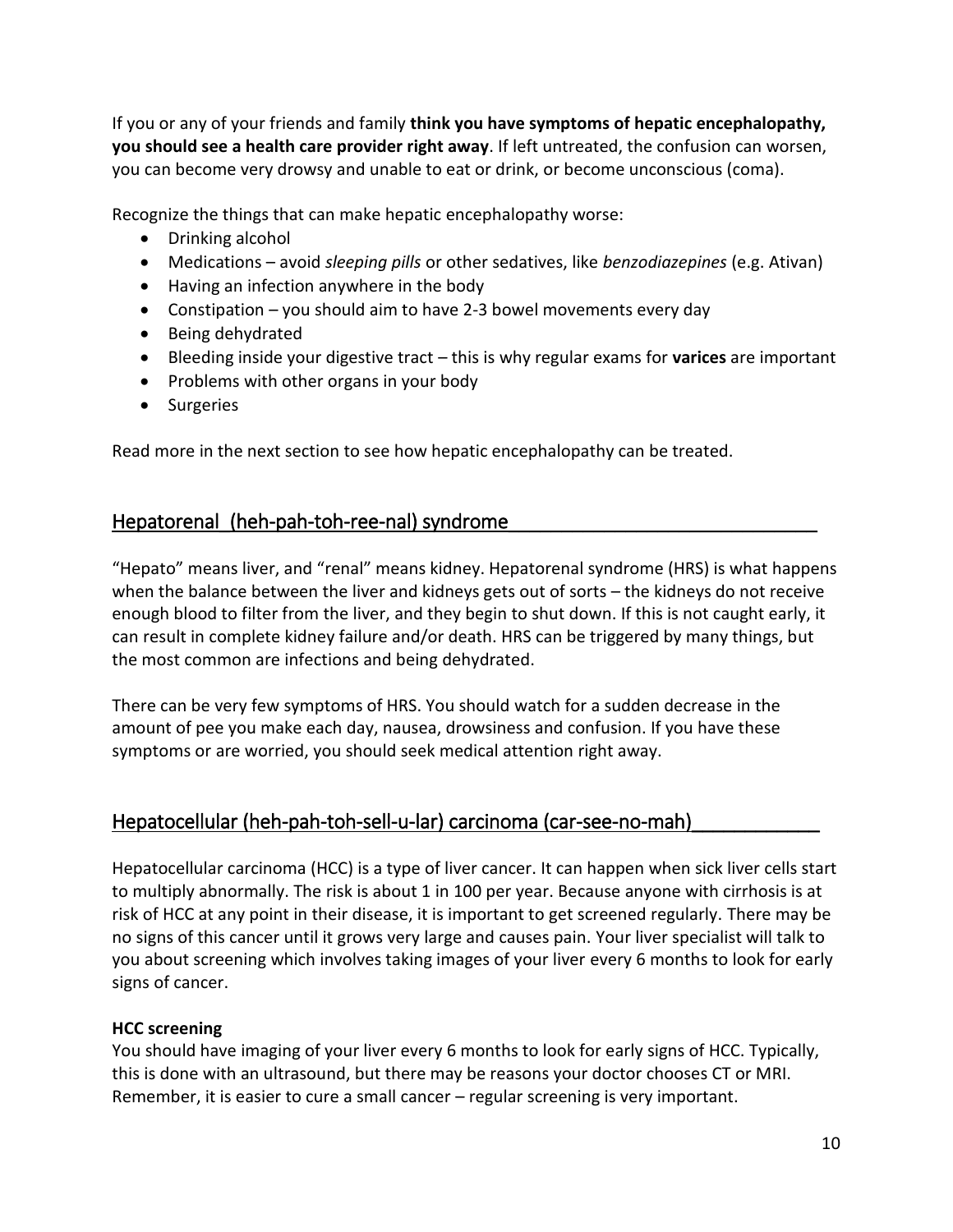# Treatment of Cirrhosis

Cirrhosis is a permanent disease, meaning it cannot be reversed. Some people can live well with cirrhosis and not develop any complications for many years, possibly forever, while others can get very sick very quickly. Work together with your healthcare providers to continue feeling well!

The best way to preserve the liver and prevent complications is to treat the cause of cirrhosis. Here are a few examples:

- If your cirrhosis is caused by drinking too much alcohol, it is *crucial* that you stop drinking. **Staying away from alcohol is recommended for anyone who has cirrhosis**.
- If the cause of your cirrhosis is fatty liver, following a healthy diet, exercising regularly and losing weight can prevent worsening of the disease
- If the cause is a chronic virus like hepatitis C or B, medication treatment is required to decrease liver injury

Your overall life habits may have to change a bit when you have cirrhosis, specifically when it comes to your diet and taking medications. Read on to find out more.

# Diet\_\_\_\_\_\_\_\_\_\_\_\_\_\_\_\_\_\_\_\_\_\_\_\_\_\_\_\_\_\_\_\_\_\_\_\_\_\_\_\_\_\_\_\_\_\_\_\_\_\_\_\_\_\_\_\_\_\_\_\_\_\_\_

### **Salt**

Eating foods low in salt is key if you have ascites, because salt causes you to retain water and build up extra fluid in your body. Eating a low salt diet is encouraged even if you do not have ascites, to prevent you from developing this complication. **We recommend that the total amount of sodium you eat in a day is** *under 2000 mg* (about 1 teaspoon). Salt hides in a lot of common things we eat, for example soups, chips, bottled sauces, ketchup, pickles, canned foods, frozen meals, tomato juice, cheese, deli meats, and many more. Read those labels to see the sodium content per serving!

You could try replacing the salt you add to your food by using "Mrs. Dash" or other salt-free spices. Be aware that sea salt has just as much sodium as regular salt.

It is important to understand that having a low salt (sodium) level in your blood does *not* mean that you should eat more salt! Low salt in your blood means you have too much water in the body.

Regular chicken with noodles soup Nutrition Facts 1 serving per container Serving size 8 oz **Amount per serving** 60 **Calories** % Daily Value\* **Total Fat 2g** 3% 3% Saturated Fat 0.5g Trans Fat 0g **Cholesterol 15mg** 5% 37% Sodium 890mg Total Carbohydrate 8g 3% 4% Dietary Fiber 1g **Total Sugars 1g** Protein 3g Vitamin A 4% Vitamin<sub>C</sub> 0% Calcium 0% Iron 2% \* The % Daily Value (DV) tells you how much a nutrient in<br>a serving of food contributes to a daily diet. 2,000 calorie a day is used for general nutrition advice.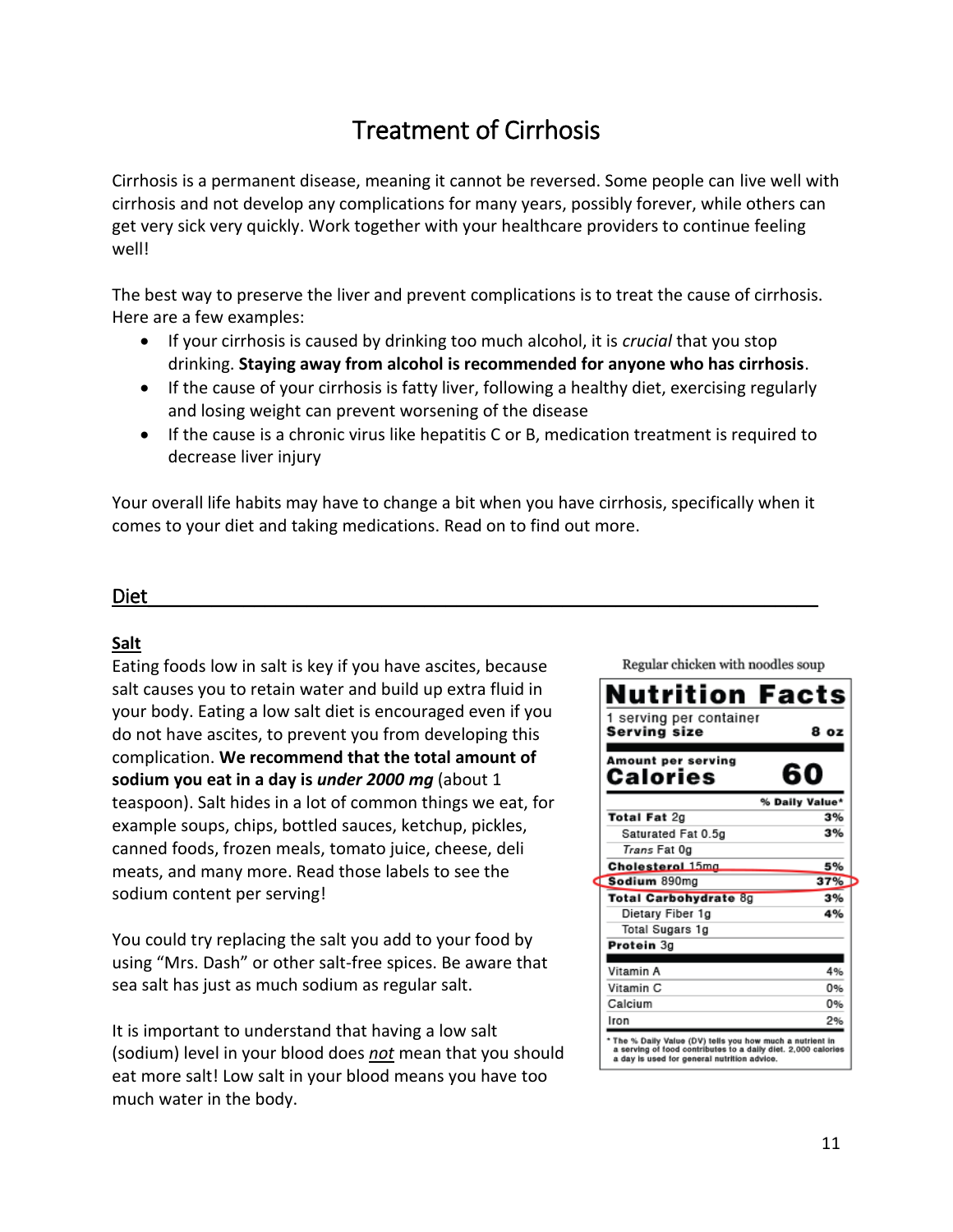### **Fluid**

Ask your liver specialist if you should be limiting the amount of fluid you drink. This is not necessary for most people, unless your blood sodium level is very low.

### **Nutrition**

It is a good idea to consider talking with a dietitian to find a balance of foods that will help you maintain a healthy weight. Some people with cirrhosis have muscle loss. Your doctor may recommend that you snack frequently, especially before bed.

## Medications

Specific medications can be used to treat the complications of cirrhosis. These are on top of medications you may be taking for the cause of your cirrhosis, or for other health conditions.

### **Tell your liver specialist if you start or stop any of these medications**.

| <b>Reason for using</b><br>the medication | Types of medications and how they work<br>(these are just examples; your doctor may choose other meds with similar effects)                                                                                                                                                                                                                                                                                                                                                               |  |  |
|-------------------------------------------|-------------------------------------------------------------------------------------------------------------------------------------------------------------------------------------------------------------------------------------------------------------------------------------------------------------------------------------------------------------------------------------------------------------------------------------------------------------------------------------------|--|--|
| Ascites                                   | Aldactone <sup>©</sup> (Spironolactone)<br>Diuretic (water pill) that helps get rid of extra fluid<br>Lasix <sup>©</sup> (Furosemide)<br>Diuretic (water pill) that helps get rid of extra fluid<br>Keeping track of your own weight can help your doctor adjust the doses of<br>these medications. See the weight tracker on page 16.<br>Do not take these medications if you are ill and not eating or drinking well.<br>They can cause you to become dehydrated and harm your kidneys. |  |  |
| Spontaneous<br>bacterial peritonitis      | Norfloxacin (or certain other antibiotics)<br>Antibiotics will be used to treat the infection in the ascites if one is found<br>٠<br>Once you develop this infection, you should remain on antibiotics as long<br>$\bullet$<br>as you have ascites - maybe even the rest of your life - to prevent<br>another infection from happening                                                                                                                                                    |  |  |
| Varices                                   | Nadolol (or certain other Beta blockers)<br>Beta blocker: helps decrease the pressure in the liver, make existing<br>$\bullet$<br>varices smaller and prevent new ones from forming<br>NOTE: it may also lower your heart rate and/or blood pressure<br>$\bullet$                                                                                                                                                                                                                         |  |  |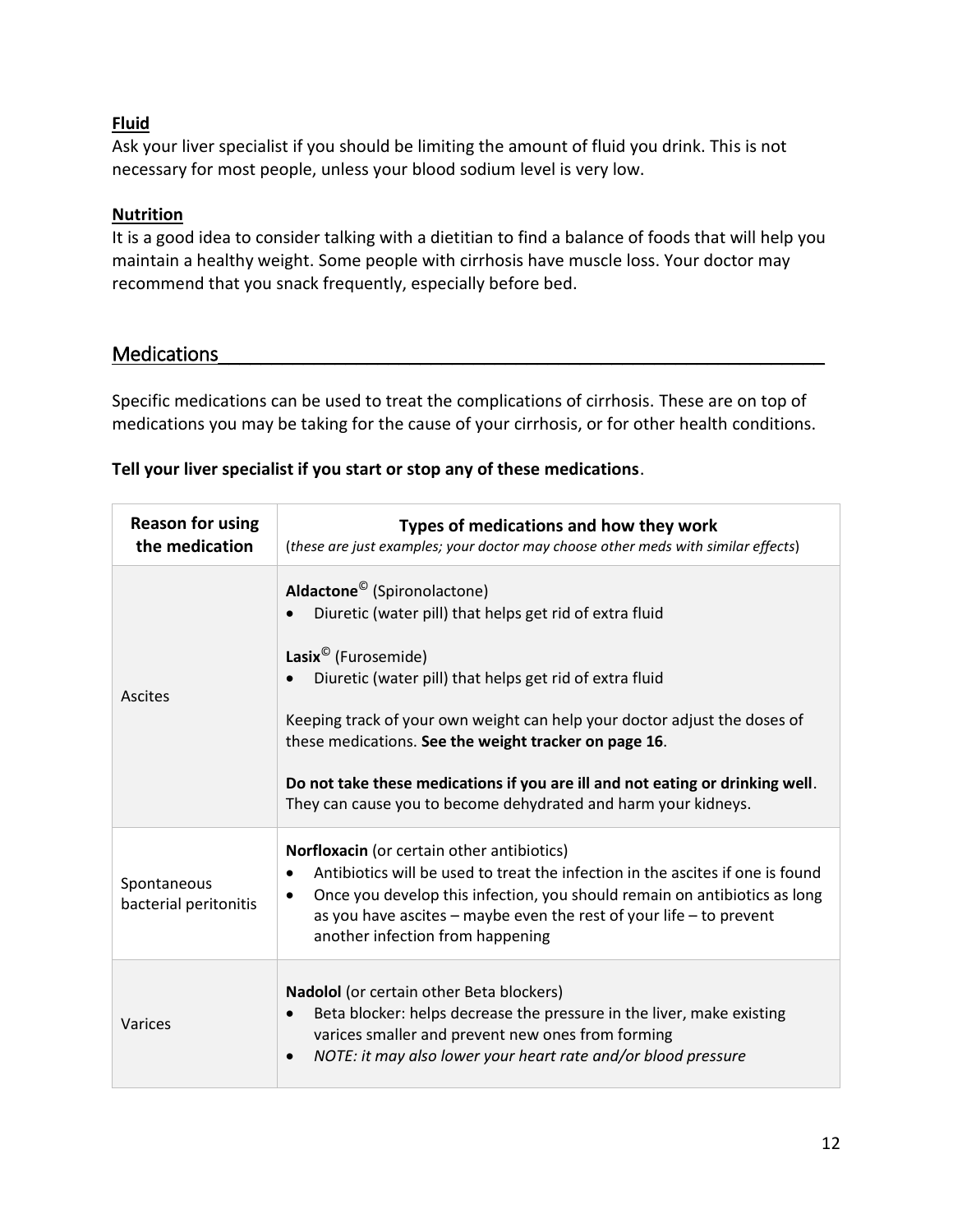| Hepatic<br>encephalopathy | Lactulose<br>Sweet syrup that helps clear toxins in your gut<br>٠<br>Important to adjust the amount you take to make sure you have 2-3<br>$\bullet$<br>bowel movements every day<br>It is <i>meant</i> to give you loose stools; a bit of cramping and gas is normal<br>$\bullet$<br>too. Do not stop taking Lactulose without talking with your care provider |
|---------------------------|----------------------------------------------------------------------------------------------------------------------------------------------------------------------------------------------------------------------------------------------------------------------------------------------------------------------------------------------------------------|
|                           | <b>Rifaximin</b><br>Antibiotic pill that controls the growth of bacteria in the intestine to<br>$\bullet$<br>prevent too much toxin (ammonia) from being produced<br>It is usually started when Lactulose alone is not enough to control<br>$\bullet$<br>symptoms of hepatic encephalopathy                                                                    |

*--- Medications to AVOID ---*

There are certain types of medications that can cause more harm than good when you have cirrhosis. Pay close attention to your prescriptions and things you buy over the counter. If you have any doubts, talk with your doctor(s) or pharmacist.

- 1. **NSAIDs** (Non-steroidal anti-inflammatory drugs): they can hurt your kidneys
	- $\rightarrow$  Over the counter: Ibuprofen (Advil<sup>©</sup>, Motrin<sup>©</sup>), Naproxen (Aleve<sup>©</sup>)
	- $\rightarrow$  Prescribed: celecoxib (Celebrex<sup>©</sup>), diclofenac (Voltaren<sup>©</sup>), etc.
- 2. **Sleeping pills, sedatives,** and **narcotics** (opioid pain medications): they can bring about symptoms of hepatic encephalopathy
	- $\rightarrow$  E.g. lorazepam (Ativan<sup>©</sup>), zopiclone (Imovane<sup>©</sup>), trazadone, hydromorphone (Dilaudid©), tramadol, morphine, codeine
- 3. Caution with **acetaminophen**: you can safely take up to 2000 mg per day (4 extra strength (500mg) or 6 regular strength (325mg)) from all sources, but more than that can worsen your liver damage. Check the labels of other pain relievers and cough/cold products to see if they also contain acetaminophen.

→ E.g. **Tylenol**<sup>©</sup>, Tylenol 3<sup>©</sup> with codeine, Tramacet<sup>©</sup>, some sinus/cold medicines

4. Caution with **herbal remedies** and **dietary supplements**: check with your doctor before taking any, they can cause more damage to your liver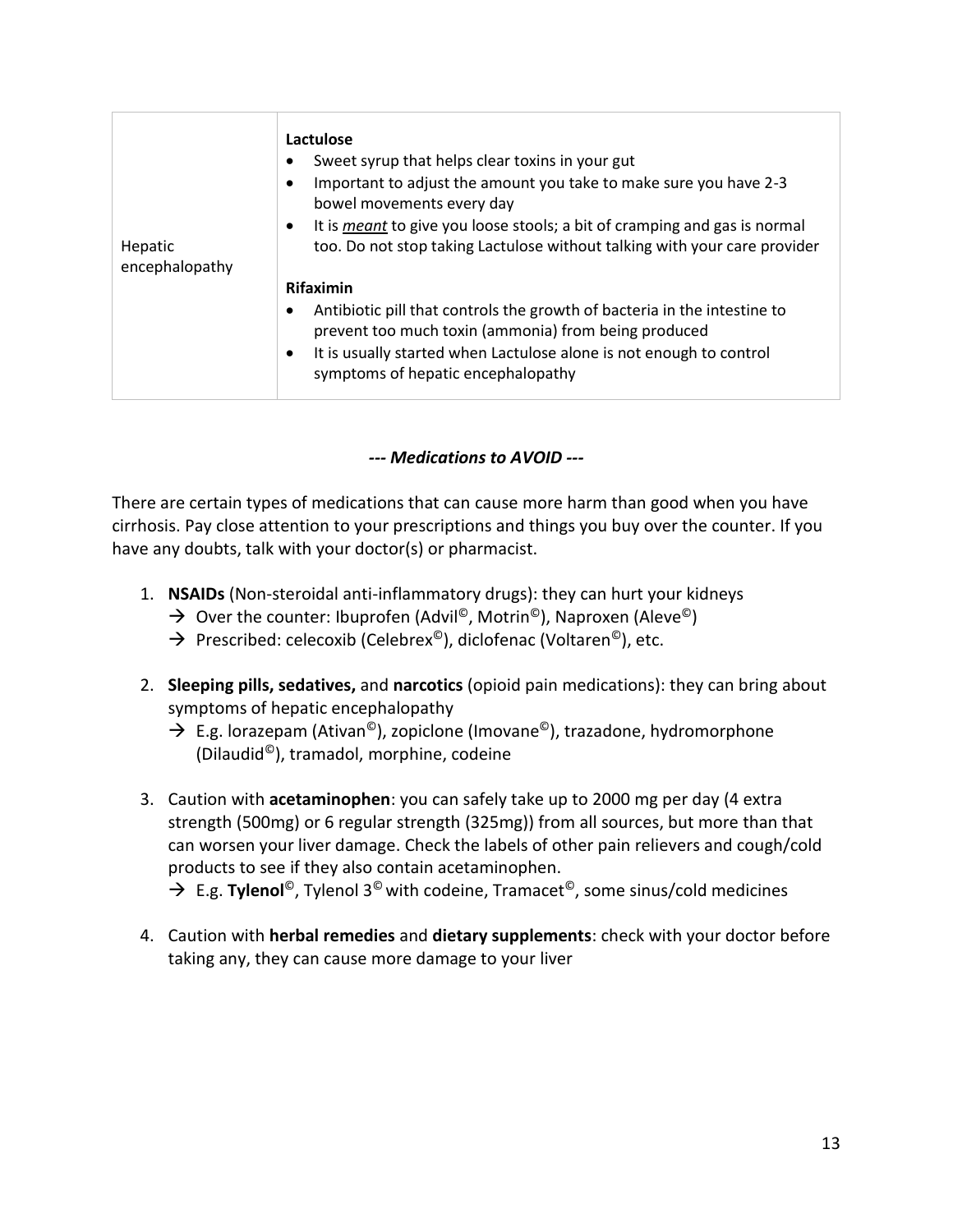### Specific procedures\_\_\_\_\_\_\_\_\_\_\_\_\_\_\_\_\_\_\_\_\_\_\_\_\_\_\_\_\_\_\_\_\_\_\_\_\_\_\_\_\_\_\_\_\_\_\_\_\_\_\_

#### **Paracentesis**

This is sometimes also called a "tap". A small needle is used to freeze the skin then draw fluid (ascites) out of your belly. This can be done for one of two reasons: either to sample the fluid to see the cause and make sure it is not infected, or to remove a larger amount to decrease the pressure and make you feel more comfortable.

#### **Endoscopy – banding of varices**

When your cirrhosis is first diagnosed, your doctor may arrange for an endoscopy to look for varices in the esophagus or stomach. This is a camera at the end of a tube that goes in through your mouth to look down towards the stomach; it is sometimes called "upper scope", gastroscopy, or "EGD" for short.

If varices are seen, they can be treated in different ways depending on their size; larger varices have a higher risk of bleeding and this can threaten your life. Varices can be tied off with a type of elastic (banding) to cut off blood supply and make them disappear. They can also be injected with special glue to seal them off and prevent them from growing back.

It is important to be checked regularly for varices, because they can appear at any point during your disease.

#### **TIPS**

This stands for "transjugular intrahepatic portosystemic shunt". It is a little tunnel that is inserted through a vein in your neck down into your liver. It moves the extra blood flow away from your liver to decrease the pressure buildup, and can help treat ascites and varices. This procedure is usually offered if other less invasive treatment options have not worked.

Not everyone is a good candidate for TIPS. Some people are at higher risk of complications like hepatic encephalopathy, and this is one of the common reasons your doctor may not recommend TIPS for you.

#### Vaccinations

#### **Hepatitis A and B**

To protect your liver from extra injury, your doctor should check if you are immune (already have protection) to hepatitis A and B viruses. If not, you should receive these vaccinations.

#### **Influenza**

The yearly flu shot is also recommended. If you receive this, it is important that you get the injection (inactivated vaccine), *not* the nasal spray (live vaccine).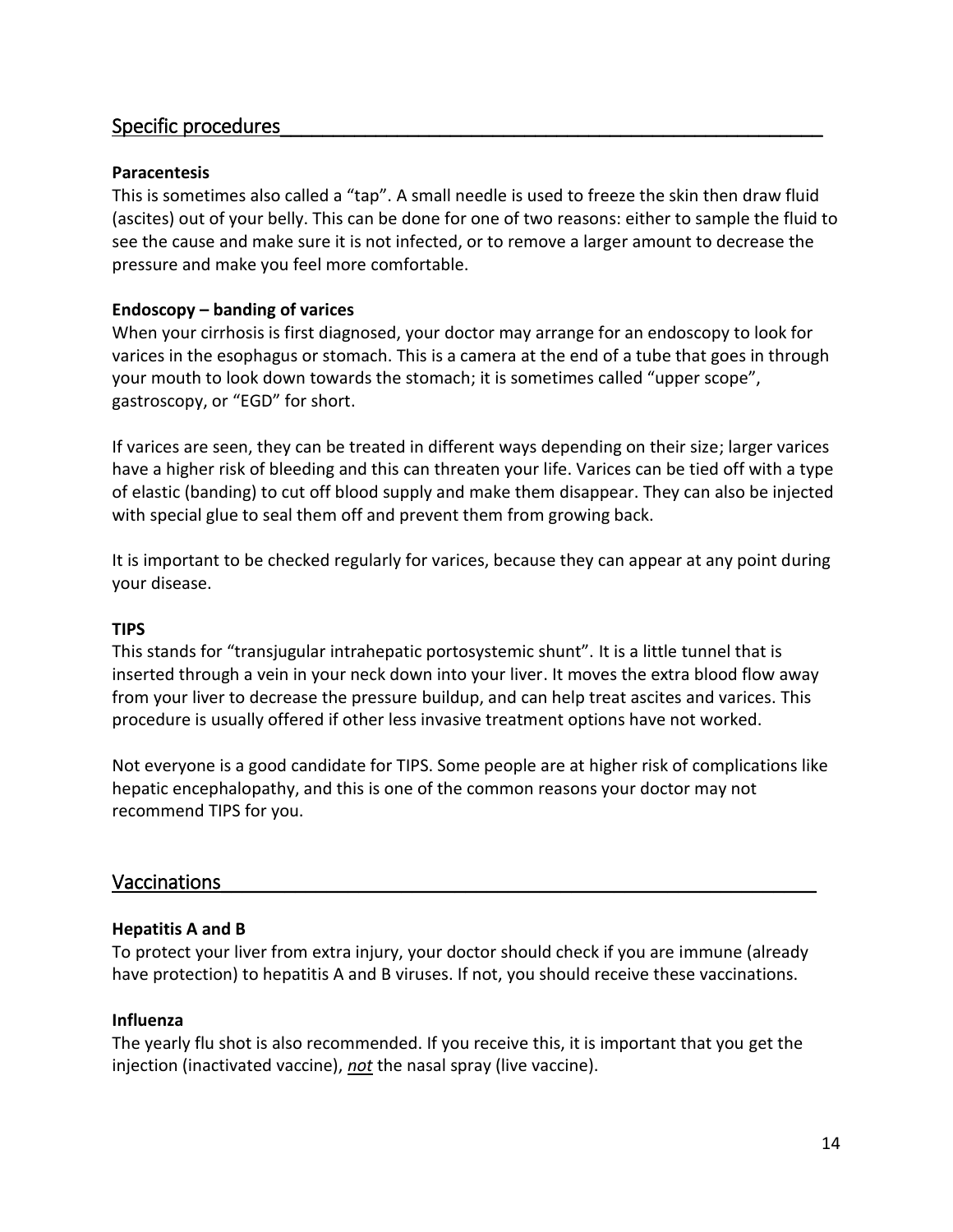# Liver Transplant

### Getting a new liver

If you have a lot of complications of cirrhosis that are difficult to control with medications and procedures, your liver specialist may talk to you about a liver transplantation. *Not everyone is a good candidate for this*. Your doctor will start by calculating a score called "MELD" which helps them figure out how sick your liver is; new livers are typically given to those with the sickest livers. If you are found to have a very sick liver, your doctor will then assess to see if you are a possible candidate for transplant.

If you meet the referral criteria, *your liver specialist will help put you in touch with hospitals that do liver transplants in the area.* There is a process involving many tests (bloodwork, imaging) and often a long wait time if you are found to be in need of a liver transplant. Getting a liver transplant can add years to your life, but it involves taking medications to prevent your body from rejecting the new organ, and a lot of doctor appointments to make sure the new liver continues to work well. Talk with your care provider if you have questions about liver transplant.

There is a long list of reasons why people cannot receive organ transplants in Canada. You can find these reasons and more information about liver transplant on the provincial transplant program websites below:

| Location                   | <b>Resource</b><br><b>Notes</b>                                                                          |                           |
|----------------------------|----------------------------------------------------------------------------------------------------------|---------------------------|
| <b>Alberta</b>             | Southern Alberta Organ and Tissue<br><b>Donation Program</b><br><b>Alberta Health</b><br><b>Services</b> | www.myhealth.alberta.ca   |
| <b>British</b><br>Columbia | <b>BC Transplant Program</b><br><b>BC<br/>TRANSPLANT</b>                                                 | www.transplant.bc.ca      |
| <b>Manitoba</b>            | Gift of Life Program                                                                                     | www.transplantmanitoba.ca |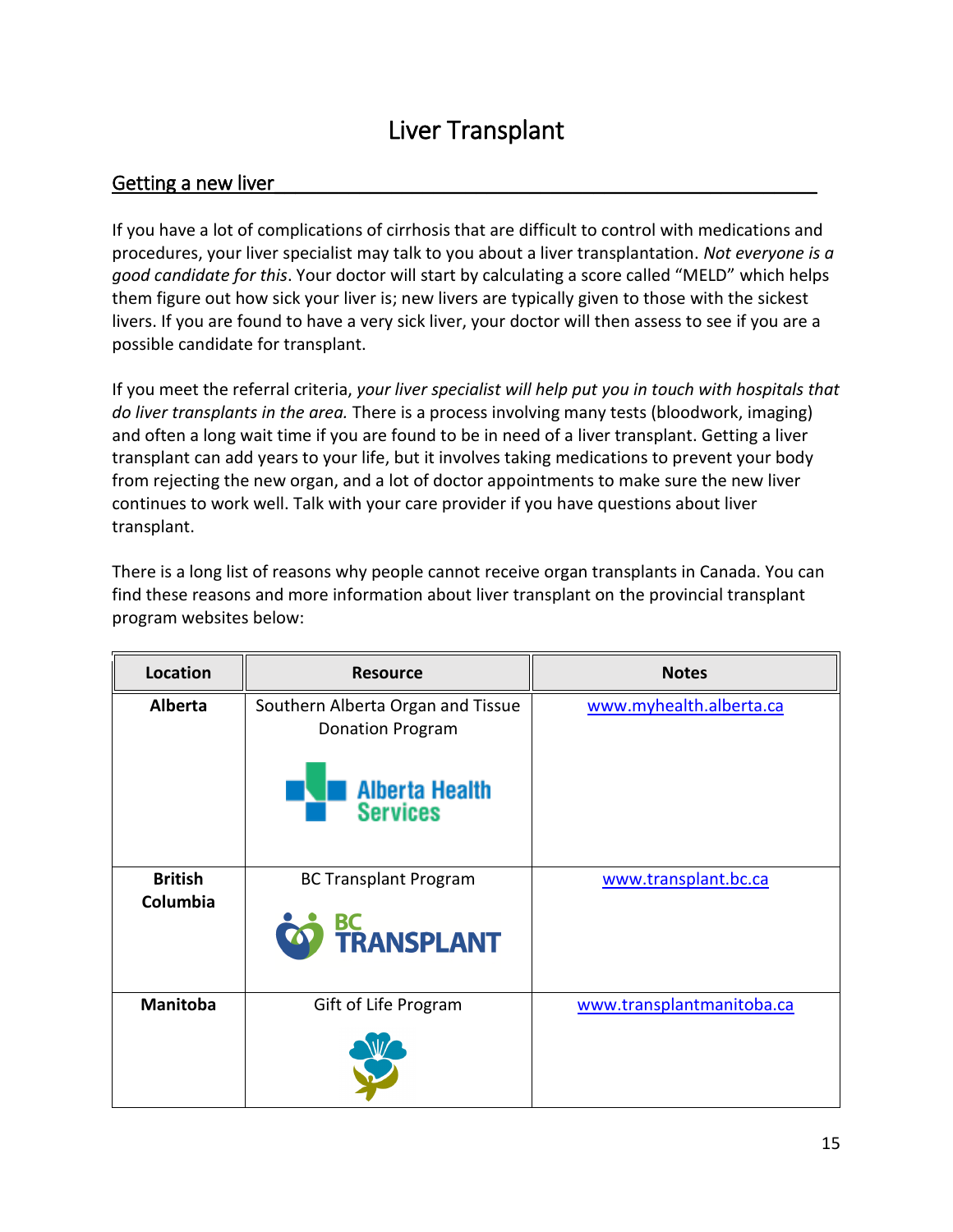| Newfoundland                                 | Organ Procurement and Exchange                                 | www.motpatlantic.ca  |
|----------------------------------------------|----------------------------------------------------------------|----------------------|
| of Newfoundland and Labrador<br>and Labrador |                                                                | www.easternhealth.ca |
|                                              | he Organ Procurement Exchange<br>of Newfoundland & Labrador    |                      |
| <b>New</b>                                   | New Brunswick Organ and Tissue                                 | www.motpatlantic.ca  |
| <b>Brunswick</b>                             | Procurement Program                                            | www.en.horizonnb.ca  |
|                                              | <b>Horîzon</b>                                                 |                      |
| <b>Nova Scotia</b>                           | Multi-Organ Transplant Program                                 | www.motpatlantic.ca  |
|                                              | Don de vie<br><b>Organ and Tissu</b><br>rogramme de don d'orga |                      |
| <b>Ontario</b>                               | Trillium Gift of Life Network                                  | www.giftoflife.on.ca |
|                                              | <b>Trillium</b><br>Gift of Life<br>Network                     |                      |
| <b>Prince Edward</b>                         | Multi-Organ Transplant Program of                              | www.motpatlantic.ca  |
| <b>Island</b>                                | Atlantic Canada (MOTP)                                         |                      |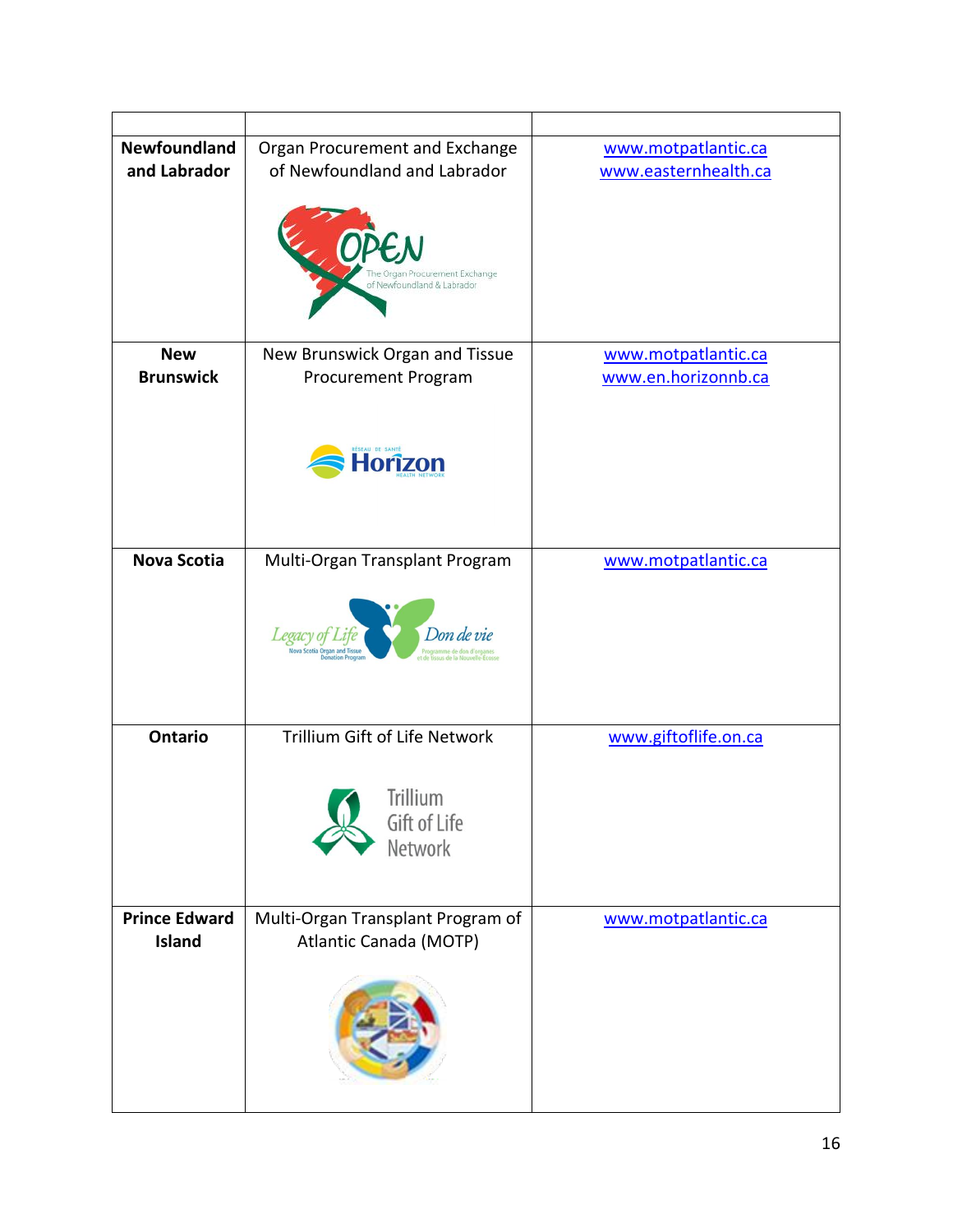| Québec       | <b>Transplant Québec</b>                | www.transplantquebec.ca              |
|--------------|-----------------------------------------|--------------------------------------|
|              | <b>TRANSPLANT</b><br>QUÉBEC             |                                      |
| Saskatchewan | Saskatchewan Transplant Program         | www.saskhealthauthority.ca/Services- |
|              |                                         | Locations/organ-tissue-donation      |
|              | Saskatchewan<br><b>Health Authority</b> |                                      |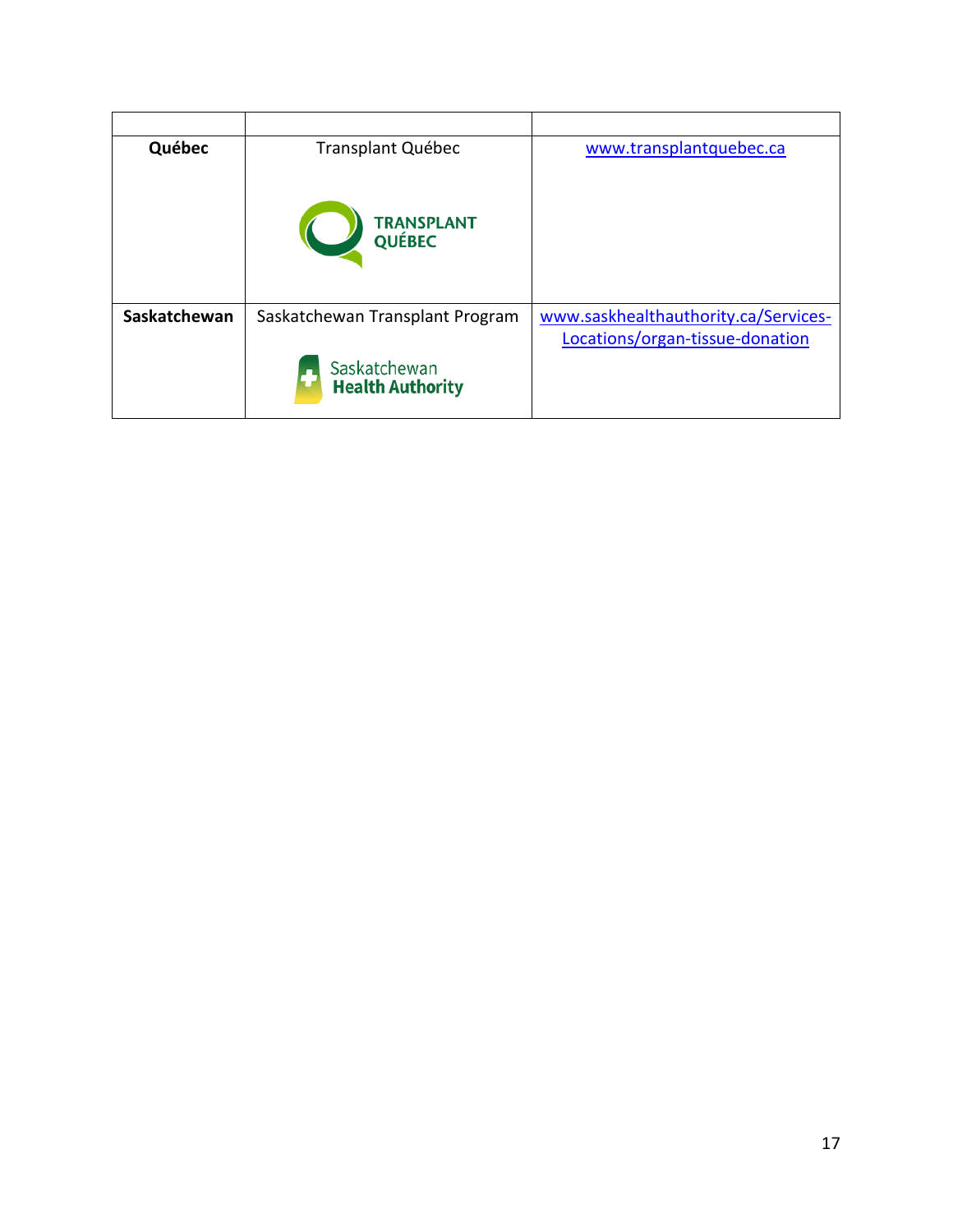# Ascites Weight Tracker

- **Weigh yourself every day**. This helps your doctor keep track of how much fluid is in your body. Contact your care provider if you gain more than 10lbs (4.5kg)
- **Write down the diuretics** (water pills) and doses you are taking when you first start them, and when there is a change in the dose.
- Please **bring this record to every doctor's appointment**.

| <b>Date</b> | <b>Diuretic Name &amp; Dose</b> | Weight |
|-------------|---------------------------------|--------|
|             | E.g. Lasix 40mg once a day,     |        |
|             | Spironolactone 100mg once a day |        |
|             |                                 |        |
|             |                                 |        |
|             |                                 |        |
|             |                                 |        |
|             |                                 |        |
|             |                                 |        |
|             |                                 |        |
|             |                                 |        |
|             |                                 |        |
|             |                                 |        |
|             |                                 |        |
|             |                                 |        |
|             |                                 |        |
|             |                                 |        |
|             |                                 |        |
|             |                                 |        |
|             |                                 |        |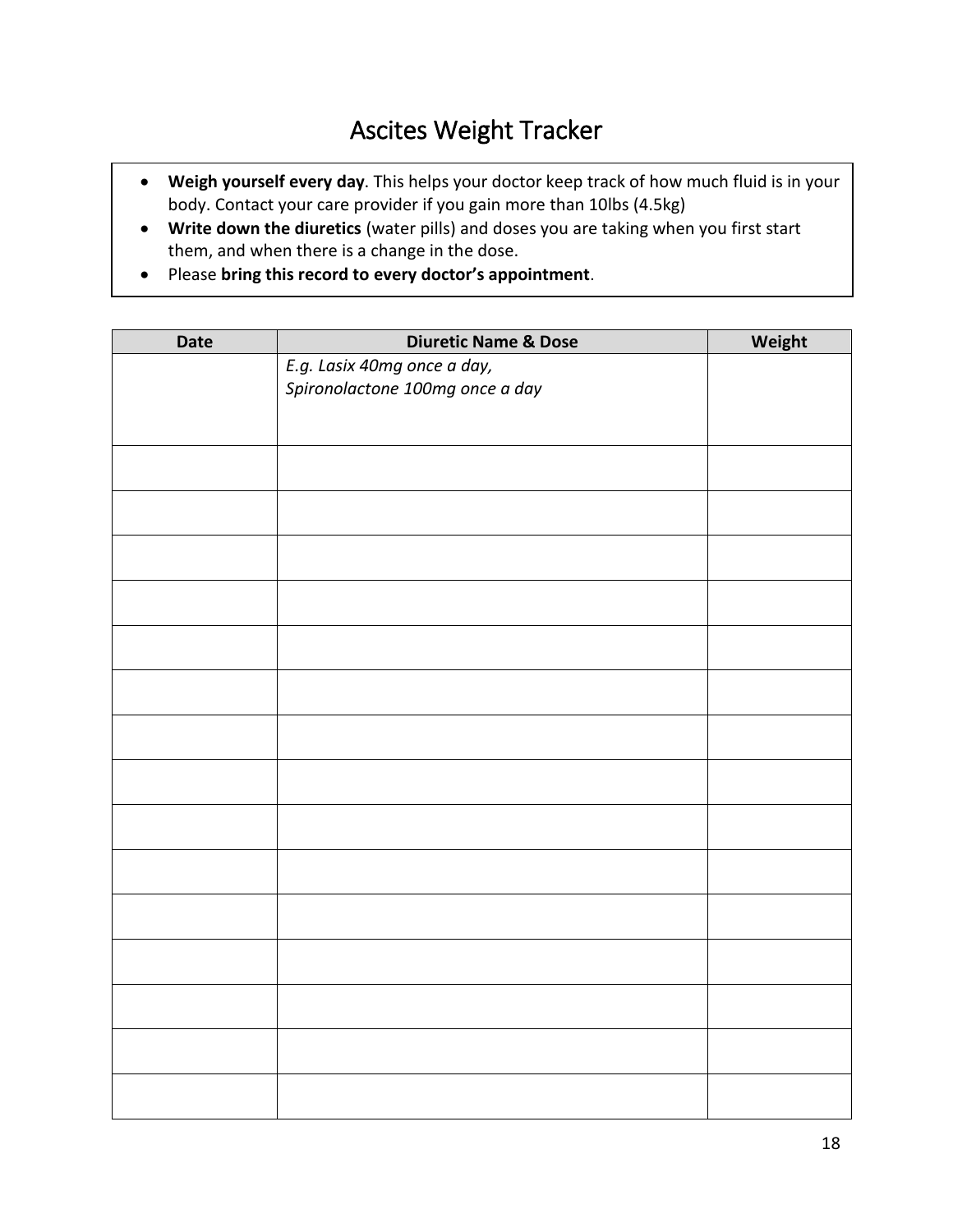# Encephalopathy Symptom Tracker

- You and your caregivers at home can **use this symptom tracker once a week** to help recognize mental and physical symptoms of hepatic encephalopathy o Place an "x" in the box if you notice any of the symptoms listed
- If you notice new or worsening symptoms, call your doctor for an urgent appointment or go to the emergency room
- Please **bring this record to every doctor's appointment**.

|                          |                                       | Week 1 | Week 2                        | Week 3           | Week 4        | Week 5    |
|--------------------------|---------------------------------------|--------|-------------------------------|------------------|---------------|-----------|
|                          |                                       |        | Date $\angle$   Date $\angle$ | Date $_$ $\perp$ | Date $\angle$ | Date $\_$ |
|                          | Confusion                             |        |                               |                  |               |           |
|                          | Forgetfulness                         |        |                               |                  |               |           |
|                          | Poor judgement                        |        |                               |                  |               |           |
| <b>Mental Symptoms</b>   | Extra nervousness or<br>excitement    |        |                               |                  |               |           |
|                          | Not knowing where you are             |        |                               |                  |               |           |
|                          | Unusual behaviour                     |        |                               |                  |               |           |
|                          | Severe personality changes            |        |                               |                  |               |           |
|                          | Breath with a musty or<br>sweet smell |        |                               |                  |               |           |
|                          | Change in sleep patterns              |        |                               |                  |               |           |
| <b>Physical Symptoms</b> | Worsening of handwriting              |        |                               |                  |               |           |
|                          | Loss of small hand<br>movements       |        |                               |                  |               |           |
|                          | Shaking/flapping of hands or<br>arms  |        |                               |                  |               |           |
|                          | Slurred speech                        |        |                               |                  |               |           |
|                          | Slowed/sluggish movement              |        |                               |                  |               |           |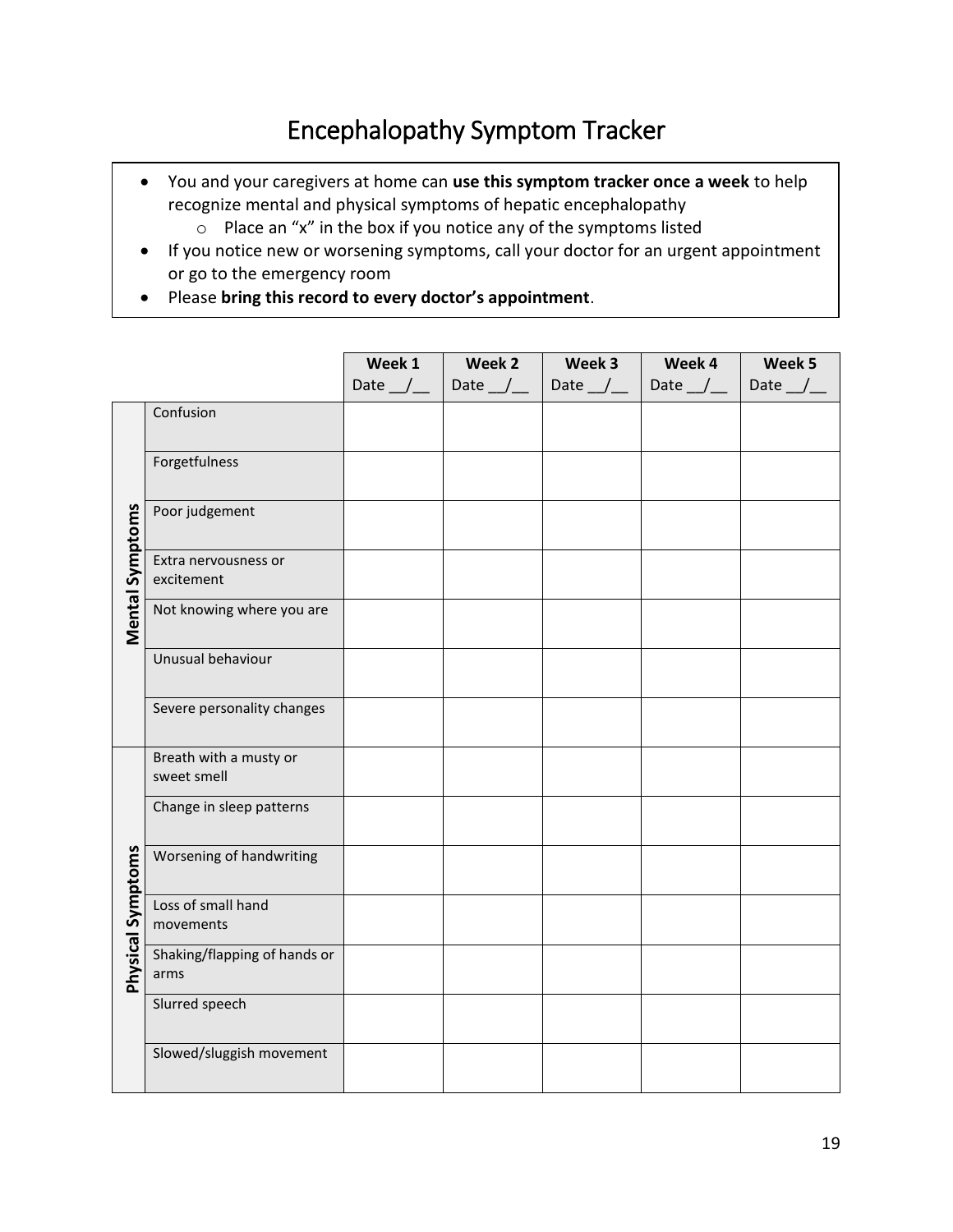# Resources for Alcohol and Substance Use

### **[Government of Canada -](https://www.canada.ca/en/health-canada/services/substance-use/get-help/get-help-problematic-substance-use.html) Provincial Resources**

| <b>Location</b>         | <b>Resource</b>                                                                      | <b>Notes</b>                                                     |  |  |
|-------------------------|--------------------------------------------------------------------------------------|------------------------------------------------------------------|--|--|
| Canada                  | Kids Help Phone<br>1-800-668-6868                                                    | For youth<br>٠<br>24 hours<br>Chat service                       |  |  |
| Alberta                 | <b>Addiction Helpline</b><br>1-866-332-2322                                          | 24 hours<br>$\bullet$<br>Service available in other<br>languages |  |  |
| Alberta                 | <b>Health Link</b><br>$8 - 1 - 1$                                                    | 24 hours<br>Service available in other<br>languages              |  |  |
| Alberta                 | <b>Mental Health Help Line</b><br>1-877-303-2642                                     | 24 hours<br>$\bullet$<br>Service available in other<br>languages |  |  |
| <b>British Columbia</b> | Alcohol and Drug Information Referral<br>Service<br>604-660-9382<br>1-800-663-1441   | 24 hours<br>Service available in other<br>languages              |  |  |
| <b>British Columbia</b> | <b>HealthLink BC</b><br>$8 - 1 - 1$                                                  | 24 hours<br>$\bullet$<br>Service available in other<br>languages |  |  |
| <b>British Columbia</b> | <b>310Mental Health Support</b><br>310-6789 (no need to dial area code)              | 24 hours<br>Service available in other<br>languages              |  |  |
| Manitoba                | <b>Addictions Helpline</b><br>$(8:30am - 4:30pm, Monday - Friday)$<br>1-855-662-6605 | no data                                                          |  |  |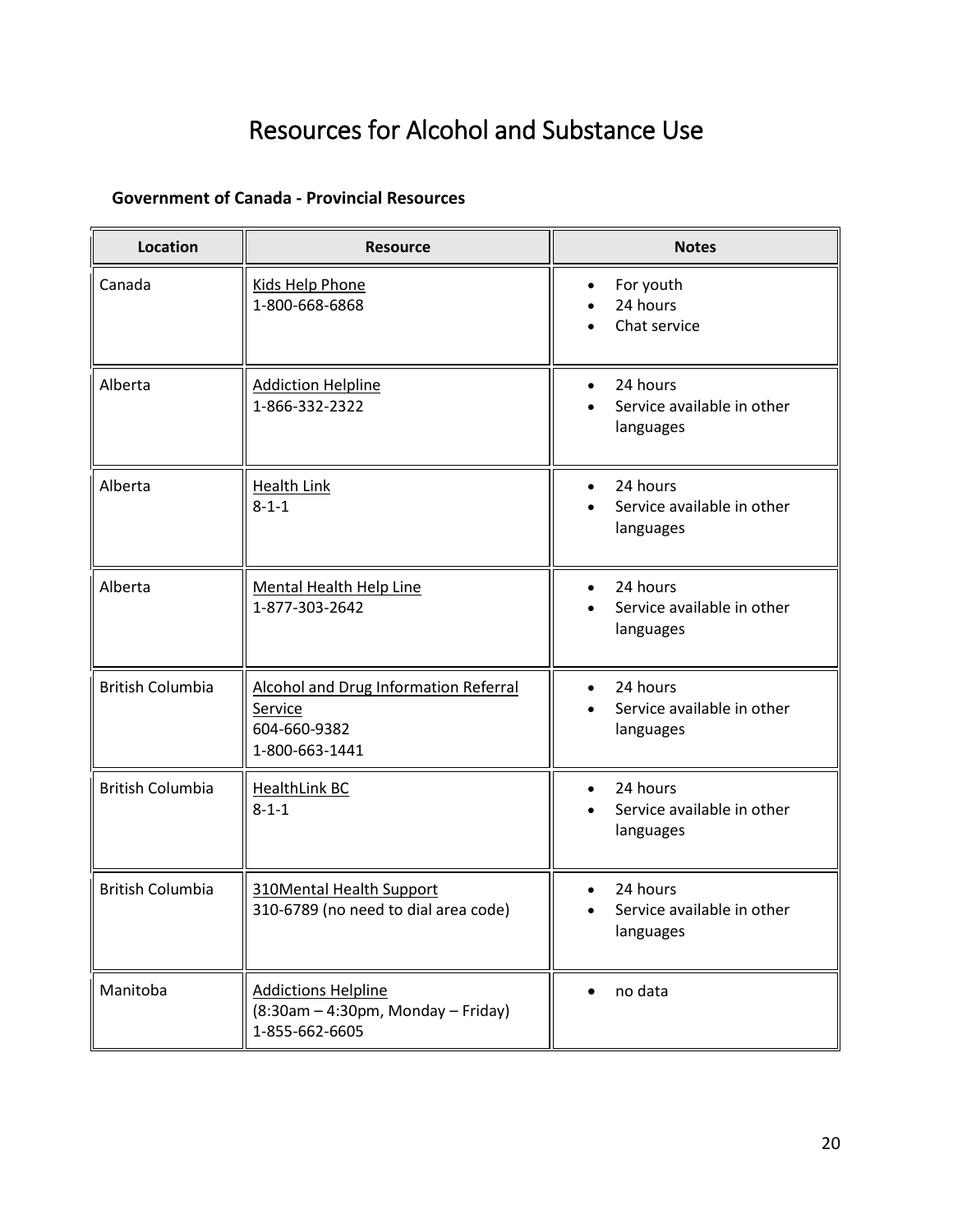| Manitoba                     | <b>Klinic Crisis Line</b><br>204-786-8686<br>1-888-322-3019                                                 | 24 hours                                                             |
|------------------------------|-------------------------------------------------------------------------------------------------------------|----------------------------------------------------------------------|
| Manitoba                     | Youth Addictions Centralized Intake<br>Services<br>1-877-710-3999                                           | For youth<br>$\bullet$                                               |
| <b>New Brunswick</b>         | Chimo Helpline<br>1-800-667-5005                                                                            | 24 hours                                                             |
| <b>New Brunswick</b>         | Tele-Care<br>$8 - 1 - 1$                                                                                    | 24 hours                                                             |
| Newfoundland and<br>Labrador | <b>HealthLine</b><br>$8 - 1 - 1$                                                                            | 24 hours<br>$\bullet$                                                |
| Newfoundland and<br>Labrador | Mental Health Crisis Line<br>1-888-737-4668                                                                 | 24 hours<br>$\bullet$                                                |
| Nova Scotia                  | <b>Addiction Services</b><br>902-424-8866<br>1-866-340-6700                                                 | Health card required<br>$\bullet$                                    |
| Nova Scotia                  | <b>Mental Health Crisis Line</b><br>1-888-429-8167                                                          | 24 hours                                                             |
| Nunavut                      | Kamatsiagtut Help Line<br>867-979-3333<br>1-800-265-3333                                                    | 24 hours<br>Service available in other<br>languages                  |
| Ontario                      | Addiction, Mental Health, and Problem<br><b>Gambling Services (ConnexOntario)</b><br>1-866-531-2600         | 24 hours<br>$\bullet$<br>Chat service                                |
| Ontario                      | <b>Distress and Crisis Ontario</b><br>Most centres are open 24 hours<br>Call a distress centre in your area | Chat service<br>Text service                                         |
| Ontario                      | Good2Talk<br>1-866-925-5454                                                                                 | 24 hours<br>For post-secondary students<br>between the ages of 17-25 |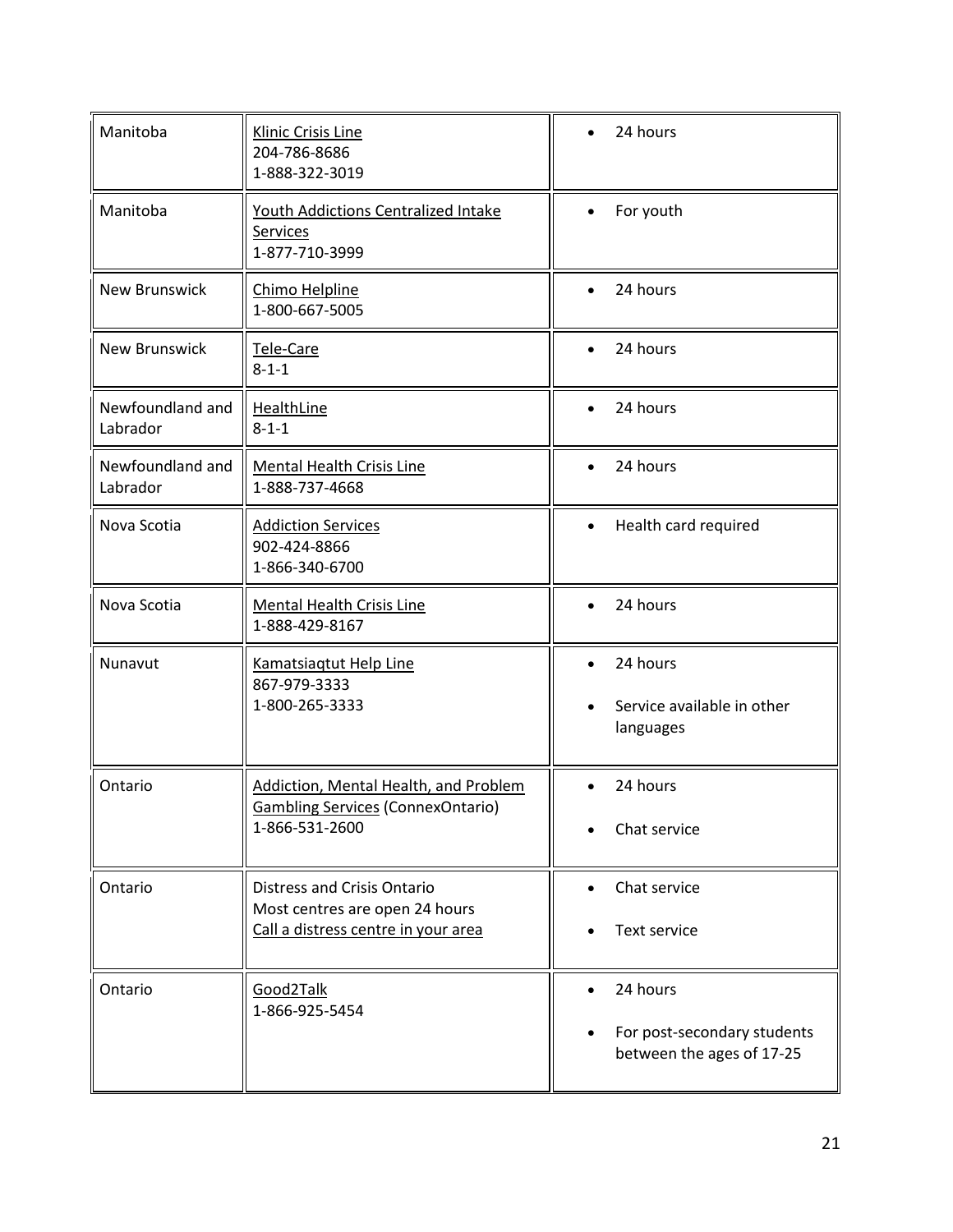| <b>Prince Edward</b><br>Island | <b>Addiction Services</b><br>1-888-299-8399                                                                                                | no data                                             |
|--------------------------------|--------------------------------------------------------------------------------------------------------------------------------------------|-----------------------------------------------------|
| Quebec                         | <b>Drugs: Help and Referrals</b><br>514-527-2626 (Montreal area)<br>1-800-265-2626 (Everywhere in Quebec)                                  | 24 hours                                            |
| Quebec                         | Info-Social 811<br>$8 - 1 - 1$                                                                                                             | 24 hours                                            |
| Quebec                         | Tel-jeunes (website in French only)<br>1-800-263-2266<br>Text messaging (8:00 a.m. - 10:30 p.m.):<br>514-600-1002                          | For youth<br>$\bullet$<br>24 hours<br>Text service  |
| Quebec                         | LigneParents (website in French only)<br>1-800-361-5085                                                                                    | For parents<br>24 hours                             |
| Saskatchewan                   | <b>HealthLine</b><br>$8 - 1 - 1$                                                                                                           | 24 hours<br>Service available in other<br>languages |
| Yukon                          | <b>Mental Wellness and Substance Use</b><br><b>Services</b><br>(8:00 a.m. - 4:30 p.m., Monday to Friday)<br>867-456-3838<br>1-866-456-3838 | no data                                             |
| Yukon                          | <b>Withdrawal Management (Detox)</b><br>867-667-8473                                                                                       | 24 hours                                            |